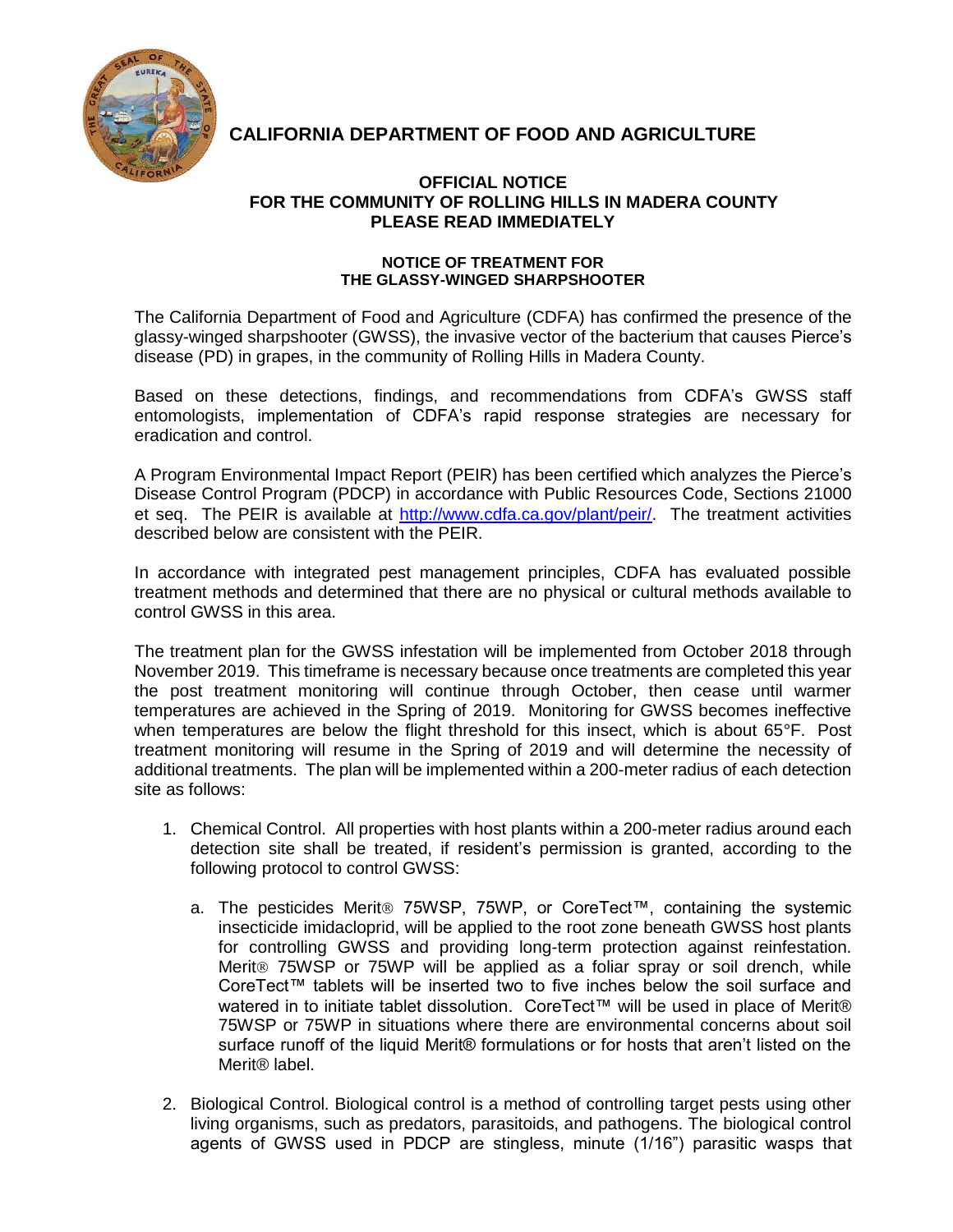Pierce's Disease Control Program Amendment to Notification of Treatment Project PD-0001 Date Prepared – February 21, 2019 Page 2

> specifically attack GWSS eggs (egg parasitoid). Female adult wasps deposit their eggs inside GWSS eggs and immature wasps develop inside the host eggs, with adult wasps eventually emerging from GWSS eggs. After mating, newly-emerged wasps search for GWSS eggs to lay their eggs. Through this repeated life-cycle, the parasitic wasps kill GWSS eggs and contribute to the suppression of GWSS populations. Depending on multiple factors, including but not limited to the proximity to other release sites and availability of parasitoids, additional biological control release sites may be used after treatments have been made.

#### **Public Notification:**

Residents of affected properties will be invited to a public meeting where officials from CDFA, the county agricultural commissioner's office, the Department of Pesticide Regulation, and the Office of Environmental Health Hazard Assessment will be available to address residents' questions and concerns.

Residents will be notified in writing at least 48 hours in advance of any treatment in accordance with the Food and Agricultural Code sections 5771-5779 and 5421-5436.

Following the treatment, completion notices are left with the residents detailing precautions to take and post-harvest intervals applicable to fruit bearing trees on the property.

Press releases, if issued, will be prepared by the CDFA Information Officer. Either the county agricultural commissioner or the Public Information Officer serves as the primary contact to the media.

Information concerning the GWSS eradication effort shall be conveyed directly to local and State political representatives and authorities via letters, emails, and/or faxes.

Treatment information will be posted to the website located at [https://www.cdfa.ca.gov/pdcp/PD\\_GWSS\\_NOT\\_Mtg.html.](https://www.cdfa.ca.gov/pdcp/PD_GWSS_NOT_Mtg.html) For any questions related to this program please contact the local county agricultural commissioner's office listed on the treatment notice or the PDCP at 916-900-5024.

Enclosed are the findings regarding the treatment plan, a map of the treatment area, work plan, and a pest profile.

**Attachments**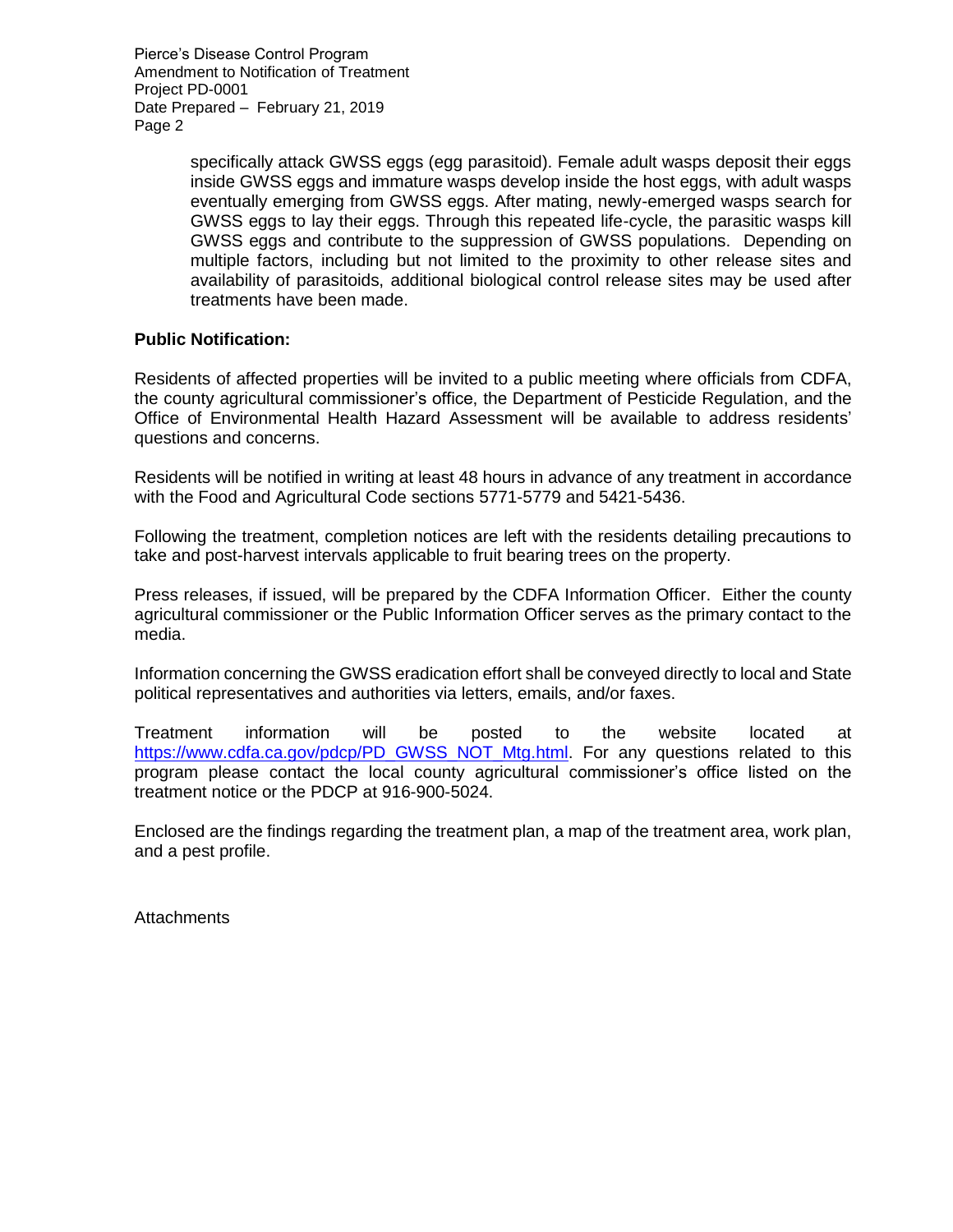# **FINDINGS REGARDING A TREATMENT PLAN FOR THE GLASSY-WINGED SHARPSHOOTER Community of Rolling Hills in Madera County Project PD-0002**

The California Department of Food and Agriculture (CDFA) confirmed the presence of the glassywinged sharpshooter (GWSS), *Homoladisca vitripennis*, in the community Rolling Hills. GWSS is an invasive pest which carries the deadly grapevine disease known as Pierce's disease (PD). GWSS is not established in this community and will cause harm if allowed to become established.

Based on this detection and recommendations from CDFA GWSS staff entomologists, I have determined it is necessary to control the infestation.

The Pierce's Disease Control Program (PDCP) has evaluated feasible treatment methods in accordance with integrated pest management (IPM) principles. As part of these principles, I have considered the following treatments for control of GWSS: 1) physical controls; 2) cultural controls; 3) biological controls; and 4) chemical controls. Upon careful evaluation of each these options, including input from PDCP, and using the experience gained from 18 previous successful eradication efforts, I have determined that there is a need to control this pest using available methods. These methods include treating GWSS host material with soil treatments and foliar treatments on and near properties where GWSS was found. These methods were selected based upon minimal impacts to the natural environment, biological effectiveness, minimal public intrusiveness, and cost. Depending on multiple factors, including but not limited to, proximity to other release sites and availability of parasitoids, additional biological control release sites may be used after treatments have been made.

#### **Background**

GWSS is an invasive and aggressive vector of Pierce's disease (PD). PD is considered one of the most devastating diseases of grapevines in the world. The bacterium that causes the disease, *Xylella fastidiosa*, kills grapevines within two to five years of infection. There is no cure for Pierce's disease.

GWSS was first reported in California in 1994 but probably arrived in the late 1980s. It is native to the southeastern United States and northeastern Mexico. It feeds on the xylem fluid of a large number of plants. GWSS builds up large populations on a diverse array of host plants and is a strong flyer, traveling greater distances than native sharpshooters. GWSS is now found in 12 counties.

This insect pest presents a significant and imminent threat to the natural environment, agriculture, and economy of California. The disease that GWSS vectors threatens a crop production value of \$4.95 billion and associated economic activity within California of approximately \$57.6 billion. Other crop and ornamental plant resources such as almonds (valued at \$5.33 billion) and shade trees are also at risk from the Pierce's disease strain of the bacterium.

Additionally, if unabated by the Department, the spread of GWSS in California would cause significant harm to the natural environment as it would lead to increased, unmonitored use of pesticides by residents, and, where control and eradication measures are not used, increased disease in agricultural and landscape plants.

When GWSS arrived in California it had few natural enemies and its populations built up rapidly. California's first indication of the severe threat posed by this new disease and vector combination occurred in Temecula, Riverside County, in August of 1999, when over 300 acres of grapevines infested with the GWSS were infected with PD and ultimately destroyed. Between 1998 and 1999, the grape tonnage harvested in Temecula fell 36% with a lost production value estimated at \$15.2 million. With the introduction of GWSS into the southern San Joaquin Valley, viticulture in traditionally safe growing regions of the state is now at risk.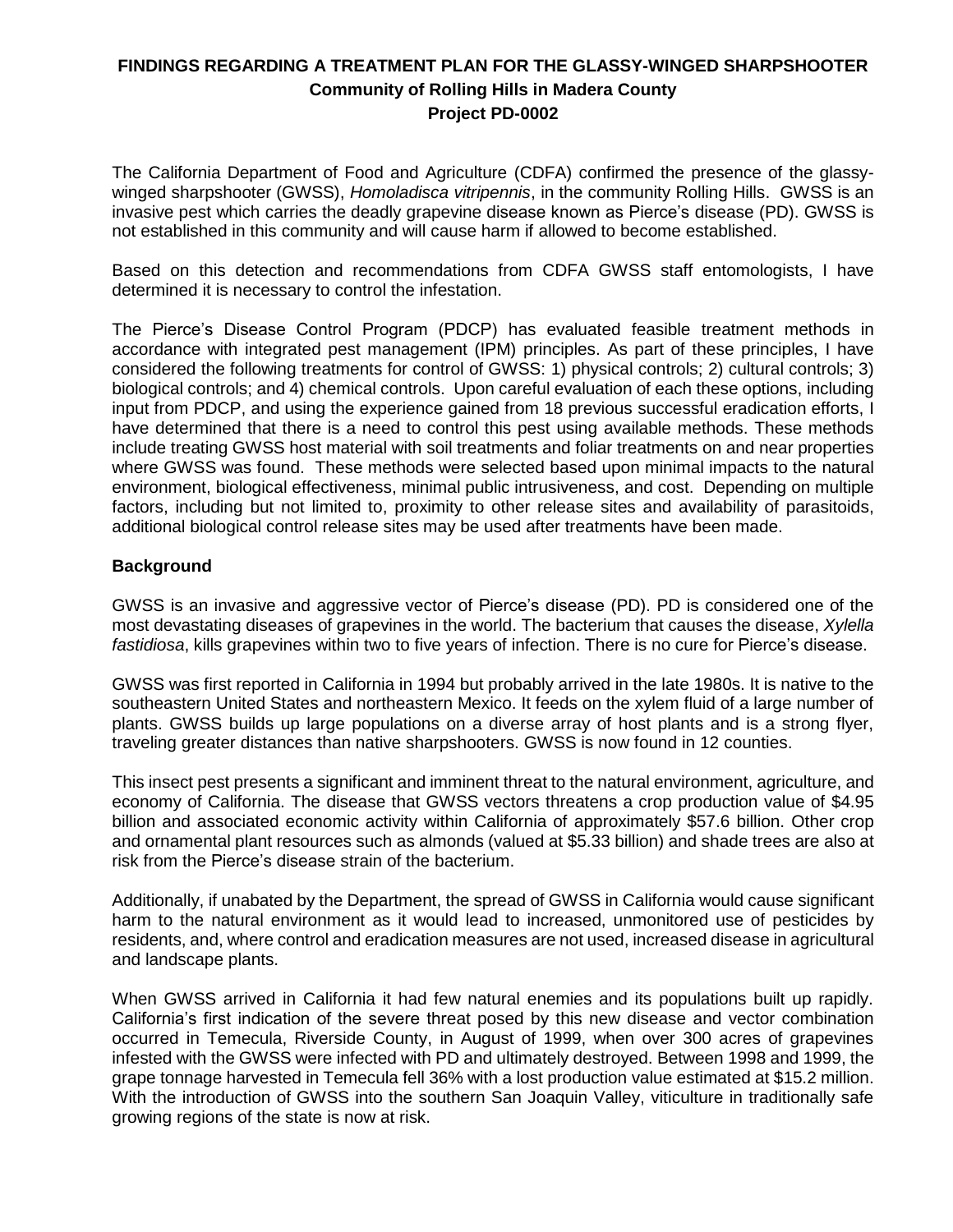Glassy-winged Sharpshooter / Pierce's Disease NOT Findings, Madera County Project PD-0004 Date Prepared – February 13, 2019 Page 2

In 2000, the Legislature found and declared that PD and GWSS are a clear and present danger to California's grape industry, as well as many other commodities and plant life. In addition, the Legislature created PDCP to combat PD. The PDCP implements five program elements to minimize the impacts of Pierce's disease and its vectors in California. PDCP's strategy is to slow or stop the spread of the GWSS while short and long-term solutions to Pierce's disease are developed. The five elements are:

### **1. Contain the Spread**

Prevent the spread of GWSS to new areas of the state by regulating shipments of host plants and other host material, and suppressing populations to prevent natural spread.

#### **2. Statewide Survey and Detection**

Find new GWSS infestations quickly and confirm that uninfested areas remain free of infestation by conducting systematic trapping in uninfested at-risk areas.

#### **3. Rapid Response**

Respond quickly to detections of GWSS in new areas by intensively surveying the area and applying treatments if necessary.

### **4. Outreach**

Raise awareness about Pierce's disease and its vectors while responding to the concerns of growers and the public by conducting outreach and education activities.

#### **5. Research**

Develop long-term, sustainable solutions to Pierce's disease and its vectors by sponsoring and facilitating research and development.

The PDCP is a cooperative effort that combines the resources and expertise of federal, state, and county agriculture departments, the University of California, and grape, citrus, and other agricultural communities. The Program works cooperatively with the county agricultural commissioners to conduct most of the first four program elements discussed above, through work plans that are established between PDCP and the county agricultural commissioners. PDCP accomplishes the fifth element (research) by supporting research at universities and other institutions.

Since the PDCP was established, the five-element approach has led to eradication of 18 incipient infestations in counties as diverse and varied as Imperial County in the south to Butte County in the north.

Based upon input from PDCP, I find there are no physical or cultural methods that are effective for controlling GWSS and would allow CDFA to meet its statutory obligations to protect the agriculture and environment of the state. Therefore, it is necessary to conduct chemical treatments and, in certain circumstances, biological controls, to abate this threat. As a result, I am allowing PDCP, in coordination with the Madera County Agricultural Commissioner, to conduct chemical treatments for GWSS on host material using ground-based equipment within 200-meter radius around GWSS finds and any subsequent finds.

A Program Environmental Impact Report (PEIR) has been prepared which analyzes the GWSS treatment program in accordance with Public Resources Code (PRC), Sections 21000 et seq. The PEIR was certified in December 2014, and is available at [http://www.cdfa.ca.gov/plant/peir/.](http://www.cdfa.ca.gov/plant/peir/) The PEIR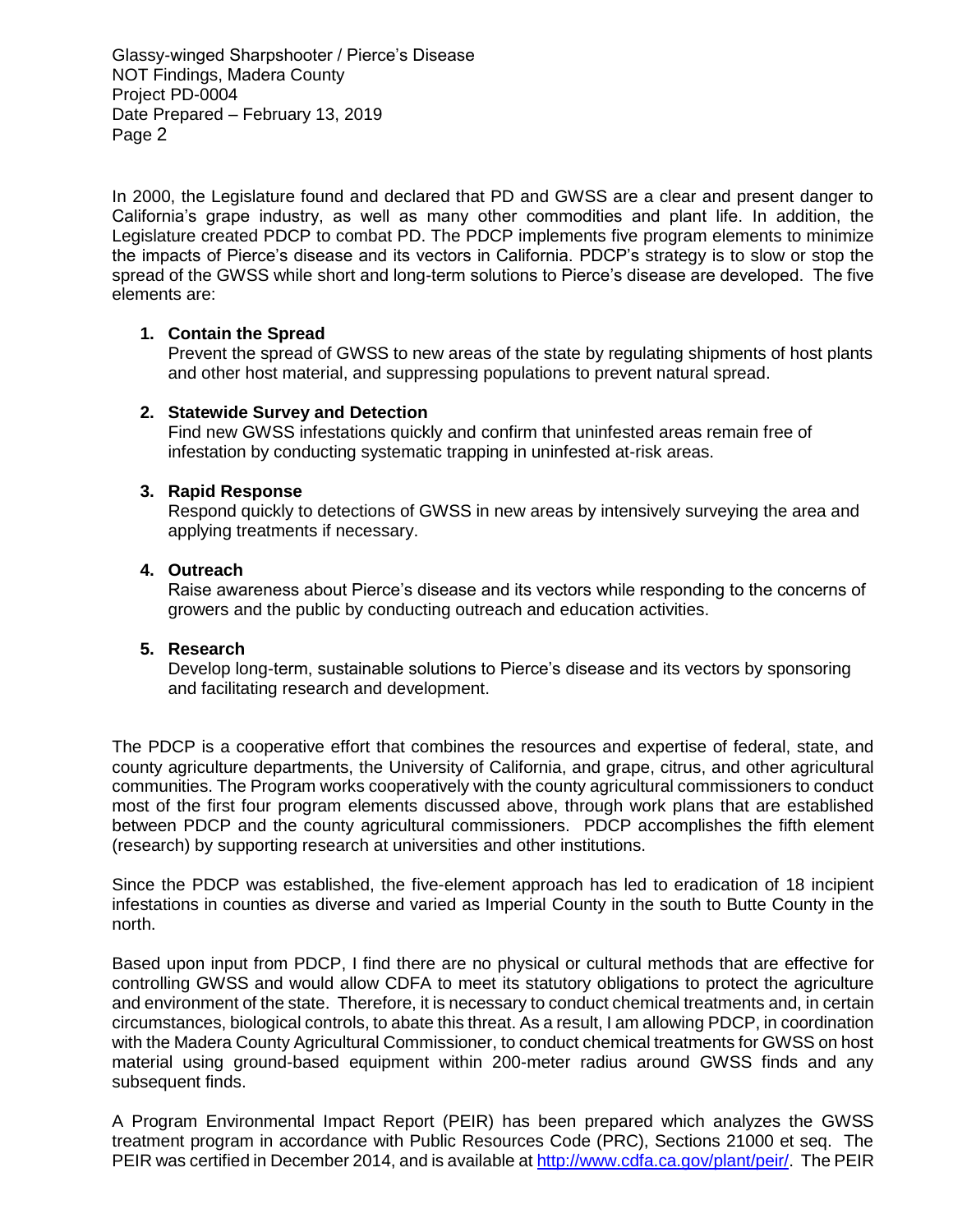Glassy-winged Sharpshooter / Pierce's Disease NOT Findings, Madera County Project PD-0004 Date Prepared – February 13, 2019 Page 3

addresses the treatment of the GWSS at the program level and provides guidance on future actions against GWSS. It identifies feasible alternatives and possible mitigation measures to be implemented for individual GWSS treatment activities. The GWSS program has incorporated the mitigation measures and integrated pest management techniques as described in the PEIR. In accordance with PRC Section 21105, this PEIR has been filed with the appropriate local planning agency of all affected cities and counties. No local conditions have been detected which would justify or necessitate preparation of a site-specific plan.

#### **Sensitive Areas**

CDFA will consult with the California Department of Fish and Wildlife's California Natural Diversity Database for threatened or endangered species, the United States Fish and Wildlife Service, and the National Marine Fisheries Service, to determine if rare and endangered species are located within the treatment area. Mitigation measures for rare and endangered species will be implemented as needed. The CDFA, in coordination with the Madera County Agricultural Commissioner, shall not apply pesticides to bodies of water or undeveloped areas of native vegetation. All treatment will be applied in accordance with federal, state, and local pesticide application laws, rules, and guidelines.

#### **Work Plan**

The proposed treatment effort will encompass this portion of Madera County where GWSS has been detected, and any subsequent detection sites. The treatment plan for the GWSS infestation will be implemented from October 2018 to November 2019. This timeframe is necessary because once treatments are completed in October or early November 2018, post treatment monitoring will cease until warmer temperatures are achieved in the Spring of 2019. Monitoring for GWSS becomes ineffective when temperatures are below the flight threshold for this insect, which is about 65**°**F. Post treatment monitoring will resume in the Spring of 2019 and will determine the necessity of additional treatments. A map of the program area is attached. The work plan consists of the following elements:

- 1. GWSS Monitoring. Yellow panel traps may be placed in the area within one square mile of each GWSS detection site at a density of about 30 traps per square mile and will be initially serviced twice per week. After two weeks the inspection interval may be reduced to once per week. Once the delimitation has been completed, the general trap servicing cycle will revert to once every two or three weeks.
- 2. GWSS Visual Survey. Host plants may be inspected for GWSS within a quarter mile radius of find sites. GWSS suspects shall be collected and forwarded to the CDFA Plant Pest Diagnostic Center (Lab) for identification and analysis.
- 3. Chemical Control. All properties and adjacent properties with host plants within 200-meters of each GWSS detection will be treated, if permission is granted, according to the following protocol to control GWSS:
	- a. The pesticides Merit® 75WSP, 75WP, or CoreTect™, containing the systemic insecticide imidacloprid, shall be applied to the root zone beneath GWSS host plants for controlling GWSS and providing long-term protection against reinfestation. Merit<sup>®</sup> 75WSP or 75WP will be applied as a foliar spray or soil drench, while CoreTect™ tablets will be inserted two to five inches below the soil surface and watered in to initiate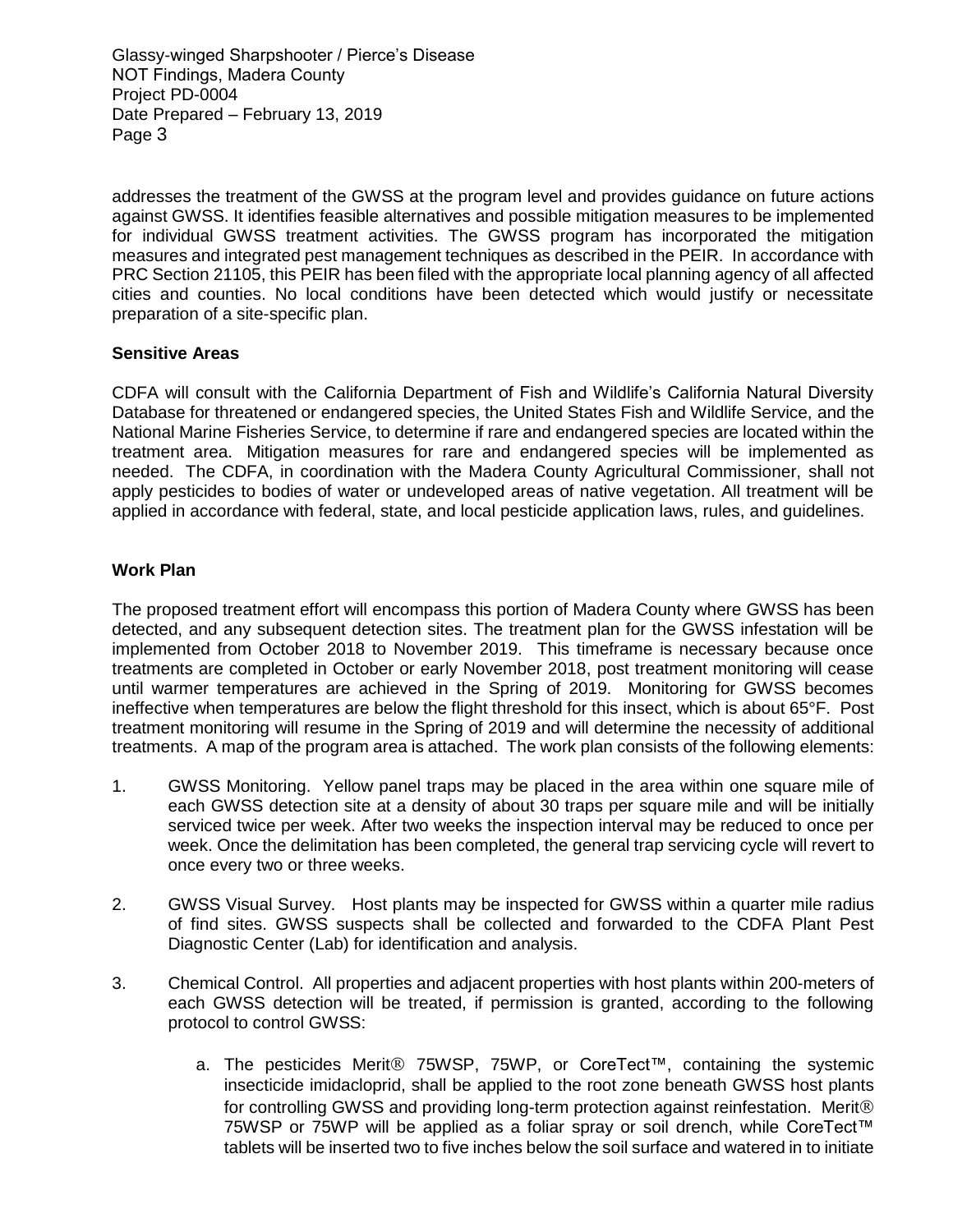Glassy-winged Sharpshooter / Pierce's Disease NOT Findings, Madera County Project PD-0004 Date Prepared – February 13, 2019 Page 4

> tablet dissolution. CoreTect™ will be used in place of Merit® 75WSP or 75 WP in situations where there are environmental concerns about soil surface runoff of the liquid Merit® formulations or for hosts that aren't listed on the Merit® label.

- 4. Biological Control. Biological control is a method of controlling target pests using other living organisms, such as predators, parasitoids, and pathogens. The biological control agents of GWSS used in PDCP are stingless, minute (1/16") parasitic wasps that specifically attack GWSS eggs (egg parasitoid). Female adult wasps deposit their eggs inside GWSS eggs and immature wasps develop inside the host eggs, with adult wasps eventually emerging from GWSS eggs. After mating, newly-emerged wasps search for GWSS eggs to lay their eggs. Through this repeated life-cycle, the parasitic wasps kill GWSS eggs and contribute to suppression of GWSS populations. As a partially infested county there are already biological control release and monitoring sites in Madera County. Additional release sites could be added later, depending on multiple factors including, but not limited to, number of GWSS finds and their proximity to riparian habitat.
- 5. Post-Treatment Monitoring. An assessment of the GWSS populations will be conducted on a limited number of selected properties throughout the treatment area to determine the overall effectiveness of the treatments. Post-treatment sampling will be conducted using the same protocols as the pre-treatment sampling to ascertain effectiveness of the treatments.

#### **Public Information**

Residents of affected properties will be invited to a public meeting where officials from the CDFA, the County Agricultural Commissioner's Office, the California Department of Pesticide Regulation, and the Office of Environmental Health Hazard Assessment, will be present to address residents' questions and concerns.

Residents will be notified in writing at least 48 hours in advance of any treatment in accordance with the California Food and Agricultural Code (FAC) sections 5771 – 5779 and 5421 – 5436.

Following the treatment, completion notices will be left with the residents detailing any precautions to take and post-harvest intervals applicable to fruit bearing trees on the property.

Press releases, if issued, will be prepared by the CDFA Information Officer in consultation with the county agricultural commissioner and PDCP staff. Either the county agricultural commissioner or the CDFA Information Officer will serve as the primary contact to the media.

Information concerning the GWSS eradication effort shall be conveyed directly to Local and State political representatives and authorities via letters, emails, and/or faxes.

Treatment information will be posted to the website located at [https://www.cdfa.ca.gov/pdcp/PD\\_GWSS\\_NOT\\_Mtg.html.](https://www.cdfa.ca.gov/pdcp/PD_GWSS_NOT_Mtg.html) For any questions related to this program, please contact the local county agricultural commissioner's office listed on the treatment notice or the PDCP at 916-900-5024.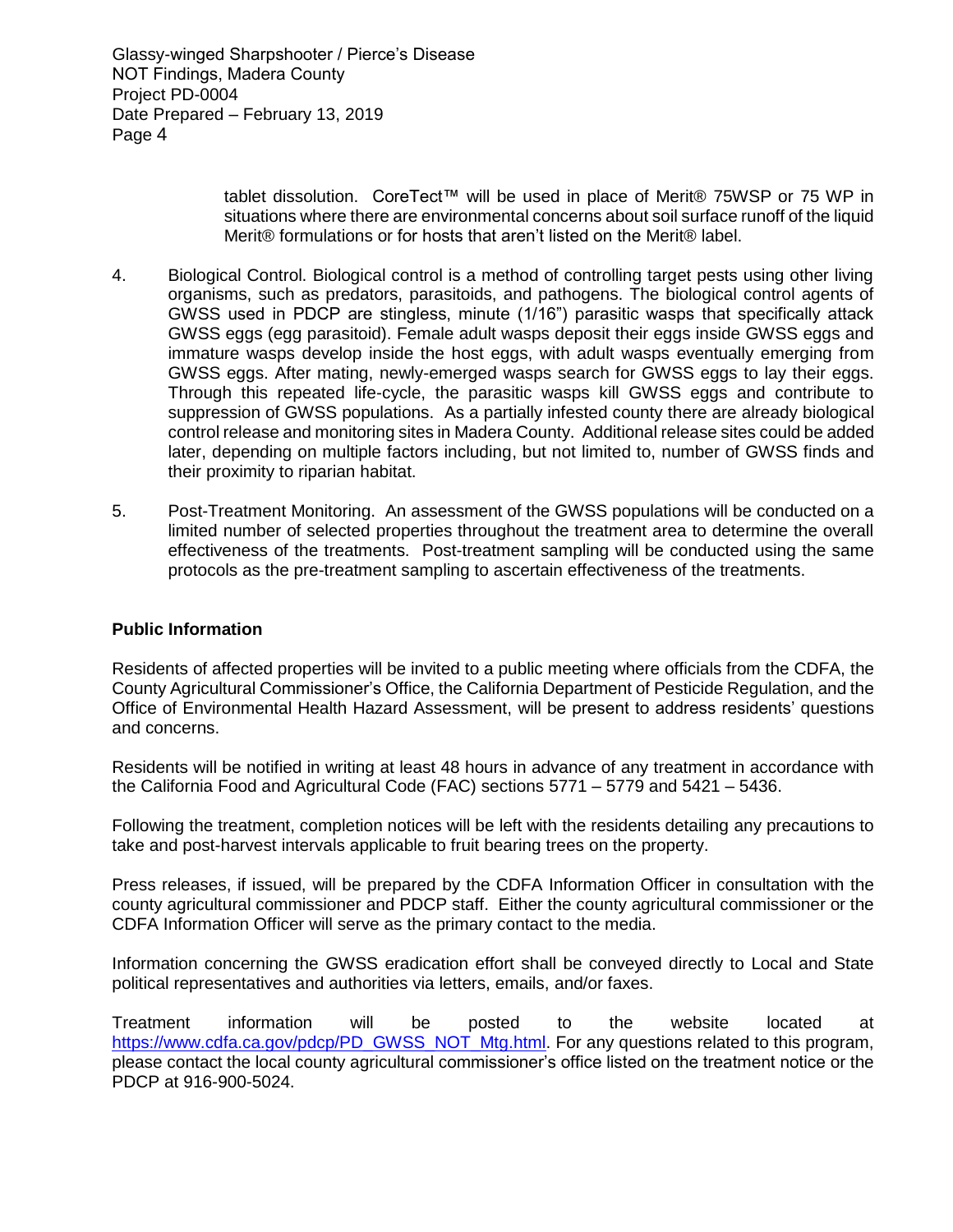Glassy-winged Sharpshooter / Pierce's Disease NOT Findings, Madera County Project PD-0004 Date Prepared – February 13, 2019 Page 5

### **Findings**

Due to the detection of GWSS, there exists a significant, imminent threat to California's natural environment, agriculture, public and private property, and its economy.

The work plan involving chemical and biological control of this pest is necessary to prevent loss and damage to California's natural environment, agriculture, native wildlife, private and public property, and food supplies.

My decision to adopt findings and take action is based on Sections 24.5, 401.5, 403, 407, 408, 5401- 5405, 5761-5764, and 6045-6047 of the FAC.

 $R_{\text{out}}$ 

Karen Ross, Secretary

 $10 - 4 - 18$ Date<sub></sub>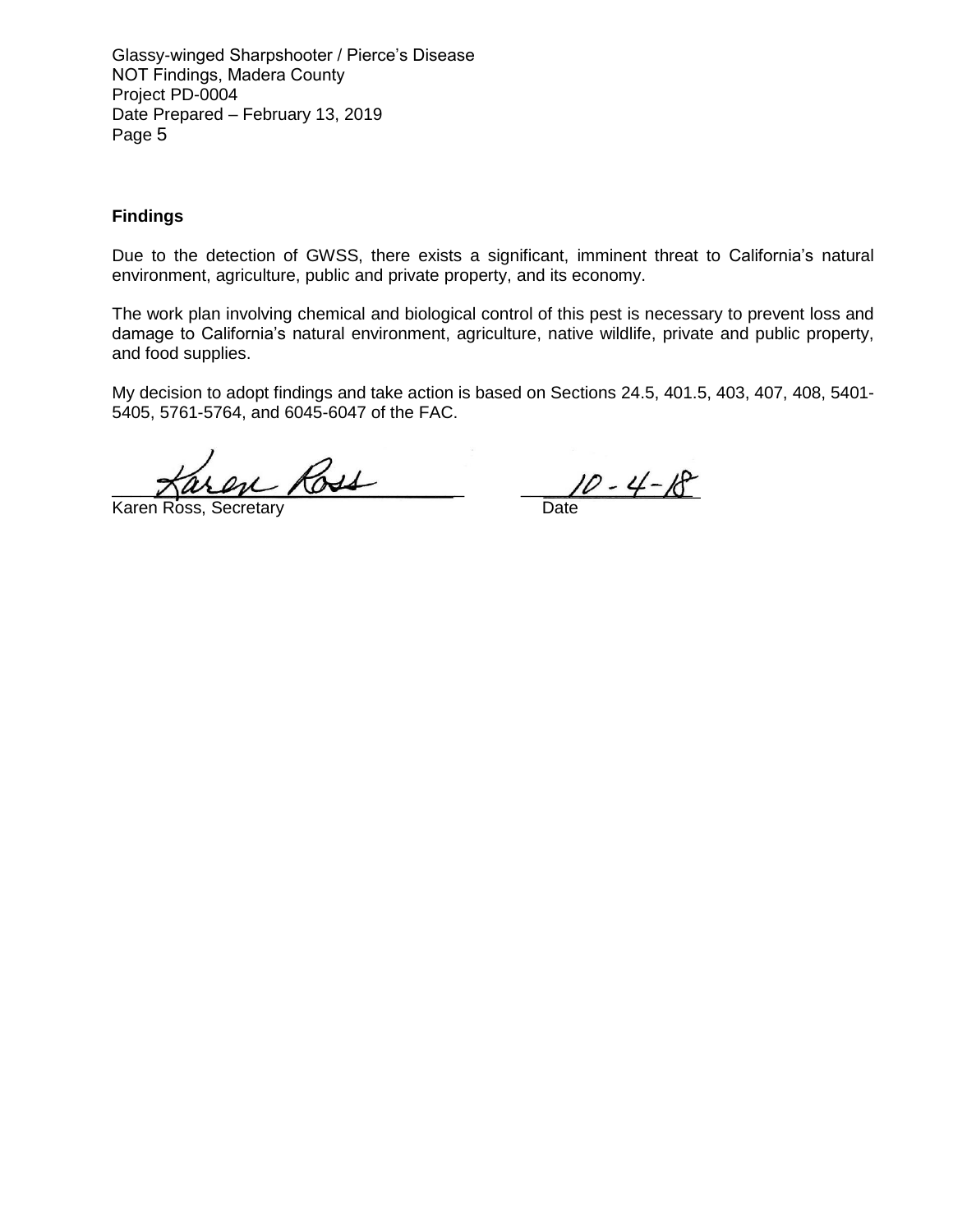### **PIERCE'S DISEASE CONTROL PROGRAM**

# **RESPONSE/CONTROL PROGRAM FOR PIERCE'S DISEASE AND ITS VECTORS, AND OTHER DESIGNATED PESTS AND DISEASES**

### **MADERA COUNTY**

### **Objective**

To implement an intergovernmental, coordinated state and community-wide plan to provide detection and delimitation of the glassy-winged sharpshooter (GWSS) in Madera County and suppress or eradicate any populations as rapidly as possible.

### **RESPONSIBILITIES**

#### **CDFA Responsibilities**

• The California Department of Food and Agriculture (CDFA) shall provide training on management practices at least one week prior to any activity occurring. The PEIR is available in its entirety at [https://www.cdfa.ca.gov/plant/peir/.](https://www.cdfa.ca.gov/plant/peir/)

#### **Designated Agency**

The Madera County Department of Agriculture (County) is designated by the Madera County Board of Supervisors as the local public entity to conduct the Pierce's Disease Control Program (PDCP) within the County. The California Department of Food and Agriculture (CDFA) will work in cooperation with the County, the State PDCP Science Advisory Panel, officials in affected counties, the Madera County PDCP Task Force (if applicable), and other interested parties in implementing this plan. The CDFA will provide biological control program guidance and support to the County as favorable agents become available.

#### **County Responsibilities**

- Act as local public entity for the PDCP activities occurring within the jurisdiction of the county.
- Act as lead liaison to local City Councils, the County Board of Supervisors, county legal counsels, and other county agencies, regarding the PDCP activities.
- The County will ensure all activities follow CDFA management practices and any necessary mitigation measures required are consistent with CDFA's Statewide Pest Prevention Program Final Programmatic Environmental Impact Report (PEIR). The County, prior to conducting PDCP activities, will fill out the Tiering Checklists and follow management practices and mitigation measures as required for a specific activity. The CDFA management practices and mitigation measures are attached, and can also be found in the PEIR Appendix C, [https://www.cdfa.ca.gov/plant/peir/docs/final/Volume-](https://www.cdfa.ca.gov/plant/peir/docs/final/Volume-3_Appendices_B-G.pdf)[3\\_Appendices\\_B-G.pdf.](https://www.cdfa.ca.gov/plant/peir/docs/final/Volume-3_Appendices_B-G.pdf) Mitigation Reporting Program at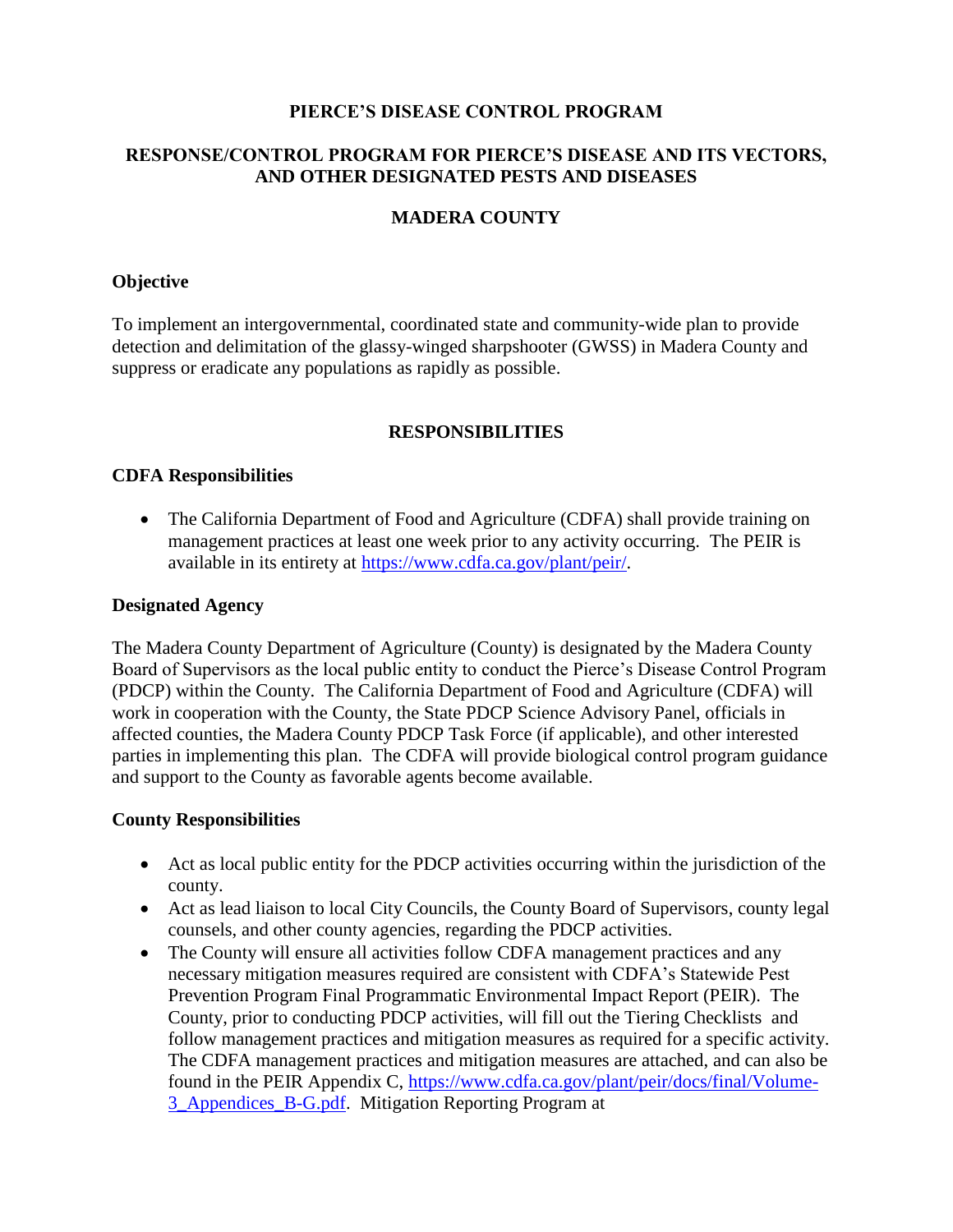https://www.cdfa.ca.gov/plant/peir/docs/final/Volume-4 Appendices H-P.pdf, and Findings of Fact at [https://www.cdfa.ca.gov/plant/peir/docs/final/Findings-of-Fact-and-](https://www.cdfa.ca.gov/plant/peir/docs/final/Findings-of-Fact-and-Overriding-Considerations.pdf)[Overriding-Considerations.pdf.](https://www.cdfa.ca.gov/plant/peir/docs/final/Findings-of-Fact-and-Overriding-Considerations.pdf)

- Promptly conduct all delimitation and intensive surveys in the county. Additional survey staff may be contracted from the California Conservation Corps upon approval by PDCP. The CDFA will provide on-site expertise, as needed.
- Provide status reports on the results of all surveys, including detailed maps of the surveyed area and infested properties.
- Select appropriate treatments, notify residents, and identify any sensitive sites within the proposed treatment area.
- Direct and coordinate pesticide applications.
- Conduct post-treatment monitoring.

# **ELEMENTS**

# **Delimitation Survey**

The County will immediately conduct a delimitation survey upon discovery of an infestation. The purpose of the survey is to quickly determine the extent of the infestation. The survey will be conducted in accordance with established CDFA protocols. Records of properties surveyed and results of the survey (both positive and negative) will be accurately kept.

# **Intensive (Property-by-Property Survey)**

Following the delimitation survey, the County will complete an intensive survey of all properties within the delimited area to identify the full extent of the infestation.

- Develop and maintain working host records during this intensive survey.
- Develop detailed maps or block folders (property-by-property) of the surveyed and infested area.

# **Delimitation Traps**

Install and monitor delimitation traps radiating in appropriate distances from all live detections of GWSS.

# **Treatment Options**

The following treatment information is based on the option of treating all known infested properties. It is intended as a guideline and may be modified to adapt to local and/or changing situations. At all stages of the program, an assessment will be made as to the probability of success. For example, if GWSS is found to be infesting a very large area or is infesting wide areas of sensitive habitat, the County will immediately consult with the CDFA to determine the preferred course of action.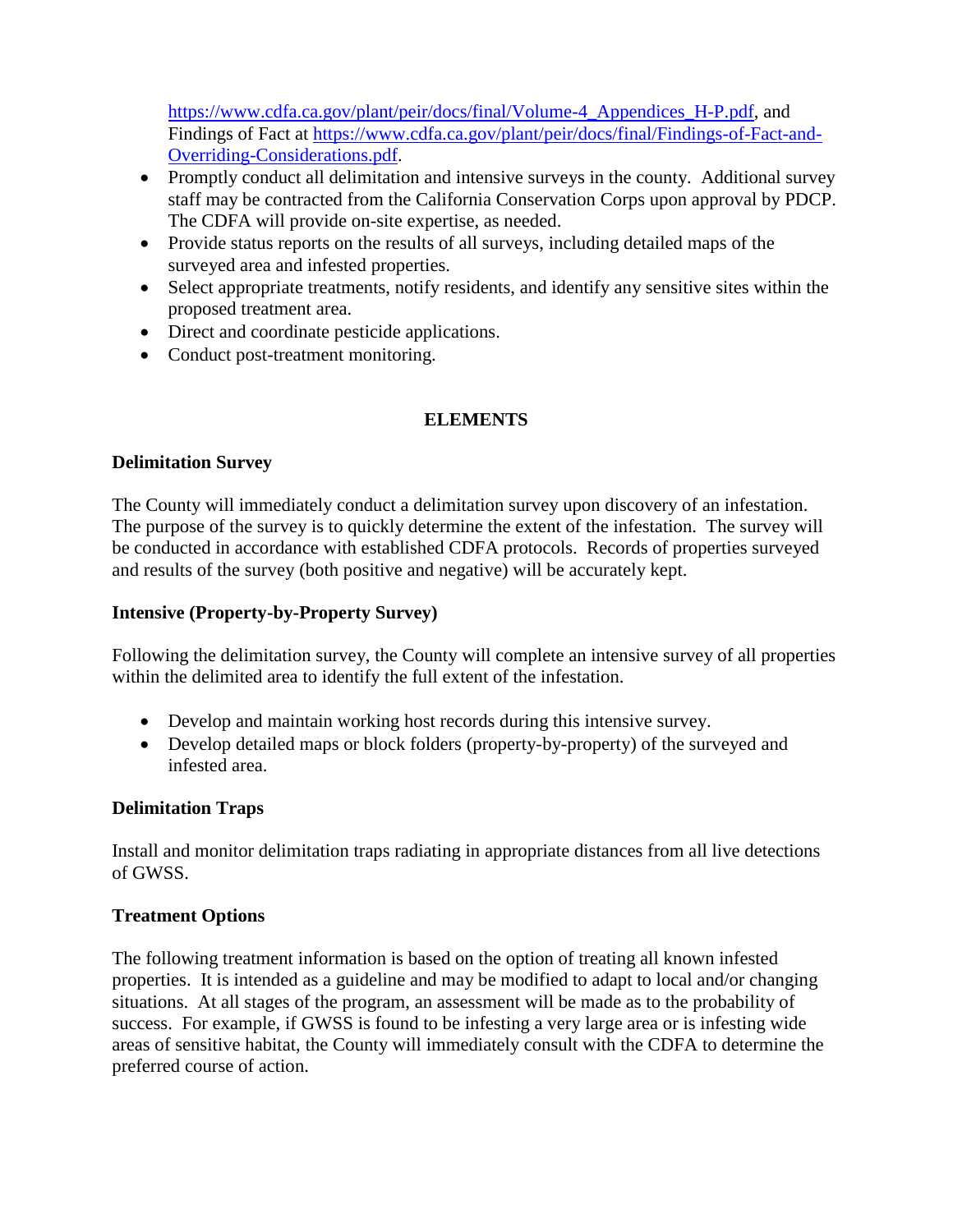# **Treatment Material Selection**

A list of registered materials will be reviewed to determine the most appropriate to use based on: 1) registered use as a general treatment for residential plantings; 2) registered on most plant species known to be hosts (feeding and oviposition) for GWSS; and 3) known to control leafhoppers. The list of approved products for residential use is listed in CDFA's Statewide Pest Prevention Program Final PEIR on Page 3-46 of Volume 1 Main Body.

# **Threatened/Endangered Species/Environmentally Sensitive Areas**

The County and the CDFA will identify any threatened/endangered species and/or environmentally sensitive areas within the proposed treatment area before treatments begin. If needed, appropriate mitigation measures will be developed, in consultation with the U.S. Fish and Wildlife Service, the California Department of Fish and Wildlife, and the CDFA, for these sensitive areas. The County will notify all registered beekeepers near the infested area of the GWSS treatment activities.

### **Beekeeper Notification**

The County will identify registered beekeepers in the treatment zone, in addition to the following:

- Notify registered beekeepers with information about the upcoming treatments.
- Notify ground personnel of any properties that are known to have bees.
- Identify potential unregistered beekeepers by educating ground personnel to be on the lookout for beehives.
- Educate ground personnel on how to handle bee encounters.
- Adhere to label requirements for pollinators.
- Adhere to label requirements for flowering hosts and bloom issues.

# **Public Outreach**

The County will act as lead spokesperson for the PDCP activities within the County. The County, in cooperation with the CDFA, will generate press releases and distribute information to all affected communities.

- A telephone help line will be established and staffed to answer calls concerning the PDCP activities. Multi-lingual speakers may be required to adequately staff this help line. The help line will also be coordinated to include public health and animal health information.
- Informational meetings will be held to advise homeowners and other interested parties of treatment activities.

The CDFA will develop technical information and provide technical support and training, assist in the development and dissemination of literature, and act as a clearinghouse for information to the public and the press.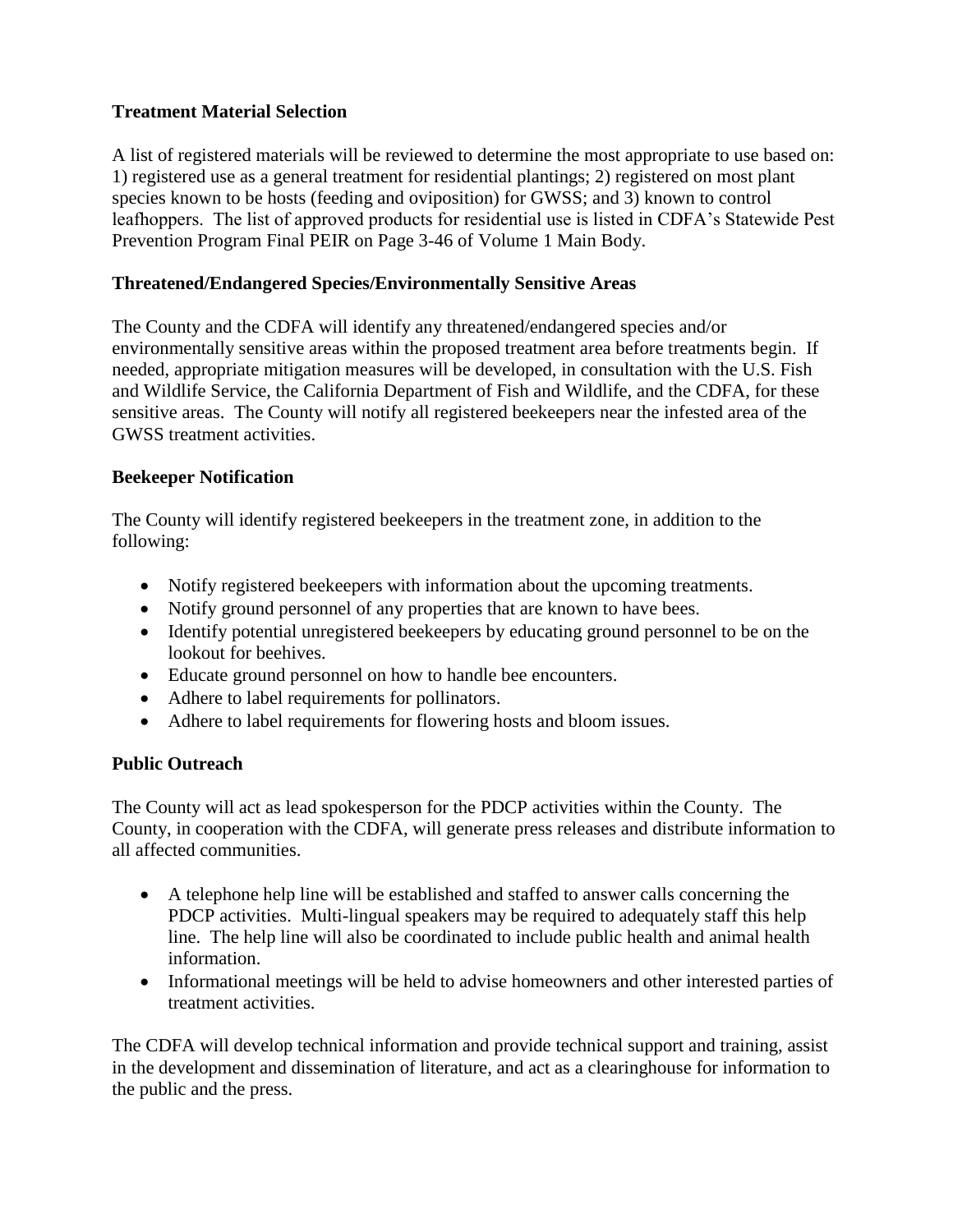# **Medical/Veterinarian Information**

The County will contact the Madera County Health Officer (MCHO) with details of any proposed treatment. If the MCHO has questions about public health aspects of the program, Darrin Okimoto, CDFA's Industrial Hygienist, can be contacted at (916) 403-6588.

Questions relating to Animal Health will be referred to CDFA's Animal Health and Food Safety Services at (916) 900-5002. A "Veterinary Fact Sheet" may be prepared and provided for questions relating to pets or livestock.

# **Pre-Treatment Notification**

Pre-treatment notification will be conducted through the local news media and by door-to-door notification.

- Notices will be in languages appropriate to the affected community and will include information regarding material used, precautions, date of application, and a telephone number and contact for the PDCP staff.
- Notices will be given "door-to-door" to infested properties and adjacent properties.

# **General Treatment Procedures**

Treatments will begin following the intensive survey and after all help lines are established and community relations measures have been taken. Maintenance of good community relations will be essential. All pesticide applications will be made by certified Pest Control Operators under the direction of the County, or by the County with agreement from the PDCP. Pesticides will be used according to registration and label directions. Sound pesticide safety procedures will be followed.

- Interval: As allowed by label.
- Rate: Follow label directions.
- Post-treatment notice with re-entry statement and pre-harvest interval for treated fruits/vegetables.
- Treatment crews will be properly trained and equipped according to established CDFA protocols for treatment of residential properties.
- Property treatment records will be kept.
- The County will ensure that all treatment activities are in compliance with all pesticide laws and regulations.

# **NPDES (National Pollution Discharge Elimination System) Permit**

CDFA is required to report all foliar treatments of pesticides to comply with this permit. The permit covers foliar applications that may result in a discharge of pollutants to waters of the U.S.

All urban/residential treatments of pesticides that counties make to eradicate or suppress GWSS need to have the following information documented and sent to the PDCP at the end of each calendar year.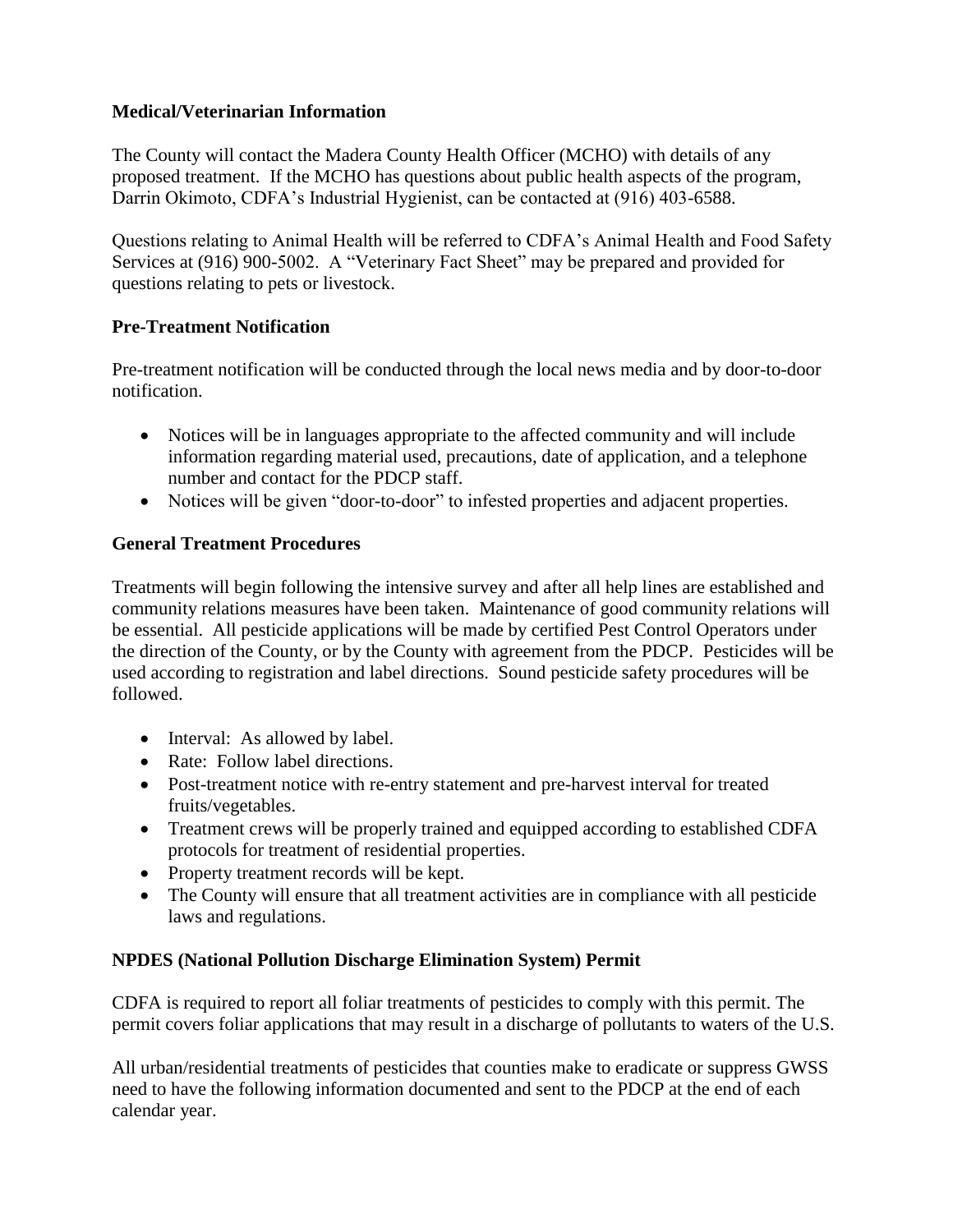- The projected start  $\&$  end dates of the application(s).
- Name of the applicator.
- How much pesticide(s) used (in ounces) and acres given foliar treatment.
- How much pesticide(s) used (in ounces) and acres given soil treatment.
- Impacted water bodies, if any.

# **Environmental Monitoring**

The CDFA, in cooperation with County, will arrange for environmental monitoring to be conducted by the California Department of Pesticide Regulation (CDPR), Environmental Monitoring/Pest Management Branch. The County personnel will work closely with environmental monitoring personnel to identify suitable sites. The following may be monitored:

- Surface water, turf, foliage, available fruits and vegetables, outside air and tank mix.
- Identified sensitive areas.

Additional monitoring may be necessary if needs are identified. However, if sufficient data are gathered indicating no adverse environmental impacts, the environmental monitoring may be modified or deleted from the program. This decision will rest with the CDFA and the County.

# **Post-Treatment Monitoring**

An assessment of the GWSS populations will be conducted on a limited number of selected properties throughout the treatment area to determine the overall effectiveness of the treatments.

- Pre-treatment sampling will be conducted and counts of the GWSS will be made to determine numbers of the GWSS life forms.
- Post-treatment sampling will be conducted using the same protocols to ascertain effectiveness of the treatment(s).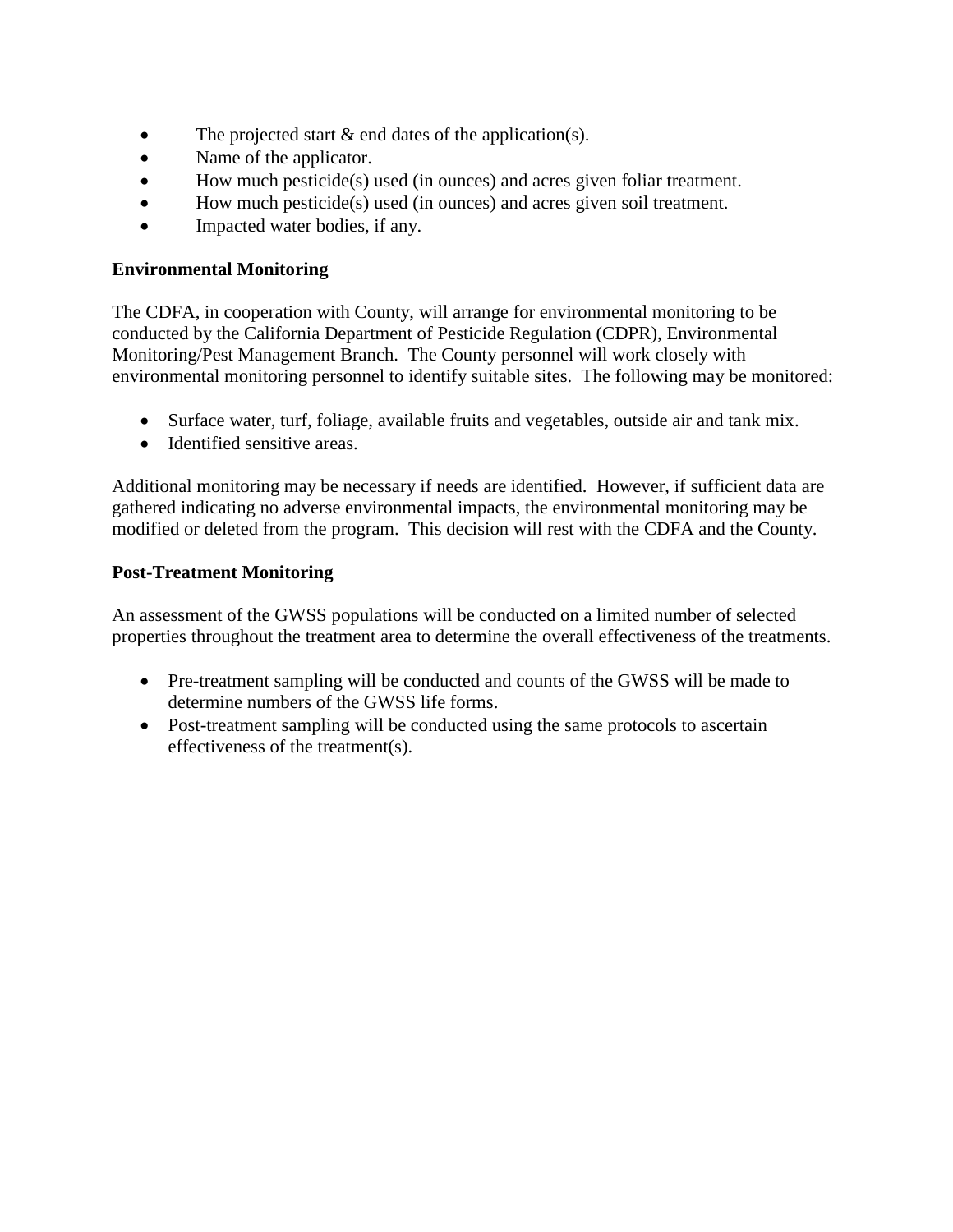### PEST PROFILE

### Common Name: Glassy-winged Sharpshooter

Scientific Name*: Homalodisca vitripennis*

Order and Family: Hemiptera, Cicadellidae

Description: The glassy-winged sharpshooter (GWSS) is a relatively large leafhopper, measuring about 0.5 inches long. Adult GWSS are generally dark brown to black when viewed from the top or side, with small yellow dots on the head and thorax. The nymphs look similar to adults except they are smaller, wingless, and grayish in color. Females lay their eggs in masses of about 10 to 12 eggs on the lower surface of leaves. The egg masses resemble green blisters.

History: Although it was first reported in California in 1994, GWSS likely arrived in the state in the late 1980s as egg masses on plants. In 1999, significant vineyard losses in Southern California were determined to be due to GWSS spreading Pierce's disease to grapevines. This was the first indication of the severe threat posed by this new invasive pest.

Distribution: GWSS is native to the southeastern United States and northeastern Mexico. Since its initial introduction into Southern California, GWSS has spread throughout most of Southern California and into parts of the southern San Joaquin Valley.

Life Cycle: GWSS typically has two generations per year and overwinters as an adult. Overwintering adults begin laying eggs in February, with most of egg laying occurring between late March and April. Nymphs hatch in 10 to 14 days and feed on young succulent stems while they progress through five nymphal stages. The first-generation adults appear in May through July, with egg laying occurring between June and October. The nymphs emerging from these egg masses develop into adults, which overwinter and lay eggs the following spring.

Hosts, Range, and Economic Importance: The range of GWSS includes many habitats, including agricultural crops, urban landscapes, native woodlands, and riparian vegetation. The host list includes over 360 genera of plants, and ranges widely from woody plants to annual and perennial herbaceous plants. Since the insect feeds on the nutrient-poor xylem fluid of the plant, GWSS must consume large amounts of fluid to gain enough nutrition to grow and reproduce. Consequently, the adults and nymphs excrete large amounts of liquid while feeding, which gives fruit and foliage a whitewashed appearance. Host preference changes according to the availability and nutritional value of host plants at any given time.

GWSS is a significant vector of *Xylella fastidiosa,* the bacterium that causes Pierce's disease of grapes. Although Pierce's disease has been in California for over 100 years, native vectors do not transmit the bacterium as extensively as GWSS. GWSS is a serious threat to California vineyards because it moves faster and flies greater distances into vineyards than native sharpshooters. It also builds up large populations and can feed on the tougher, lower parts of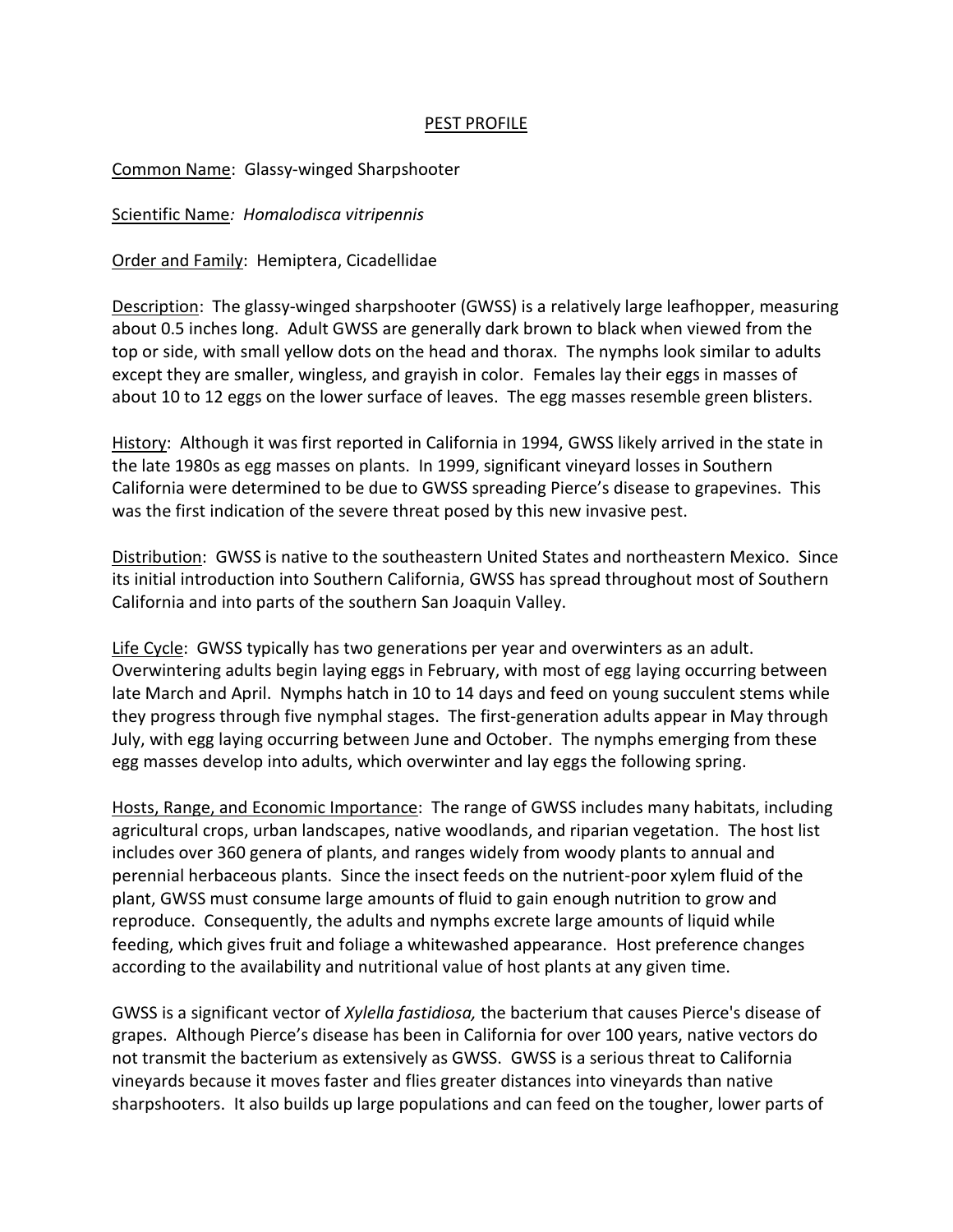grapevine stems. When the GWSS feeds on a plant that is infected with *X. fastidiosa,* it acquires the bacteria, which multiplies within the insect's mouthparts. The sharpshooter then transfers the bacteria to other plants when it feeds. Symptoms include chlorosis and scorching of leaves, with entire grapevines dying within one to five years.

In California, in addition to the strains of *X. fastidiosa* that cause Pierce's disease, there are also strains that cause other plant diseases such as alfalfa dwarf, almond leaf scorch, mulberry leaf scorch, oleander leaf scorch, and sweetgum dieback. At this time there is no known cure for any of these diseases.

Host List:

| <b>Common Name</b>          | <b>Scientific Name</b> |
|-----------------------------|------------------------|
| Abelia                      | Abelia spp.            |
| Acacia                      | Acacia spp.            |
| Aeonium                     | Aeonium spp.           |
| African tulip tree          | Spathodea spp.         |
| Agapanthus                  | Agapanthus spp.        |
| Agave                       | Agave spp.             |
| Albizzia                    | Albizia spp.           |
| Alder                       | Alnus spp.             |
| <b>Aleurites</b>            | Aleurites spp.         |
| Aloe plant                  | Aloe spp.              |
| Amaranth                    | Amaranthus spp.        |
| American linden tree        | Tilia spp.             |
| Ananas                      | Ananas spp.            |
| Annona (cherimoya)          | Annona spp.            |
| Apple                       | Malus spp.             |
| Aptenia                     | Aptenia spp.           |
| Aralia ivy                  | Fatshedera spp.        |
| Arborvitae                  | Thuja spp.             |
| Arizona rosewood            | Vauquelinia spp.       |
| Ash                         | Fraxinus spp.          |
| Asparagus                   | Asparagus spp.         |
| Aspidistra                  | Aspidistra spp.        |
| Aucuba                      | Aucuba spp.            |
| Australian bluebell creeper | Sollya spp.            |
| Australian tree fern        | Alsophila spp.         |
| Avocado                     | Persea spp.            |
| Ayo ginger                  | Hedychium spp.         |
| Azalea                      | Rhododendron spp.      |
| <b>Baccharis</b>            | Baccharis spp.         |
| Banana                      | Musa spp.              |
| <b>Barbados Gooseberry</b>  | Pereskia spp.          |
| Barberry                    | Berberis spp.          |
| Basket plant                | Aeschynanthus spp.     |
| <b>Bauhinia</b>             | Bauhinia spp.          |
| Beard-tongue                | Penstemon spp.         |
| Bee bee Tree                | Tetradium spp.         |
| Beech tree                  | Fagus spp.             |
| Begonia                     | Begonia spp.           |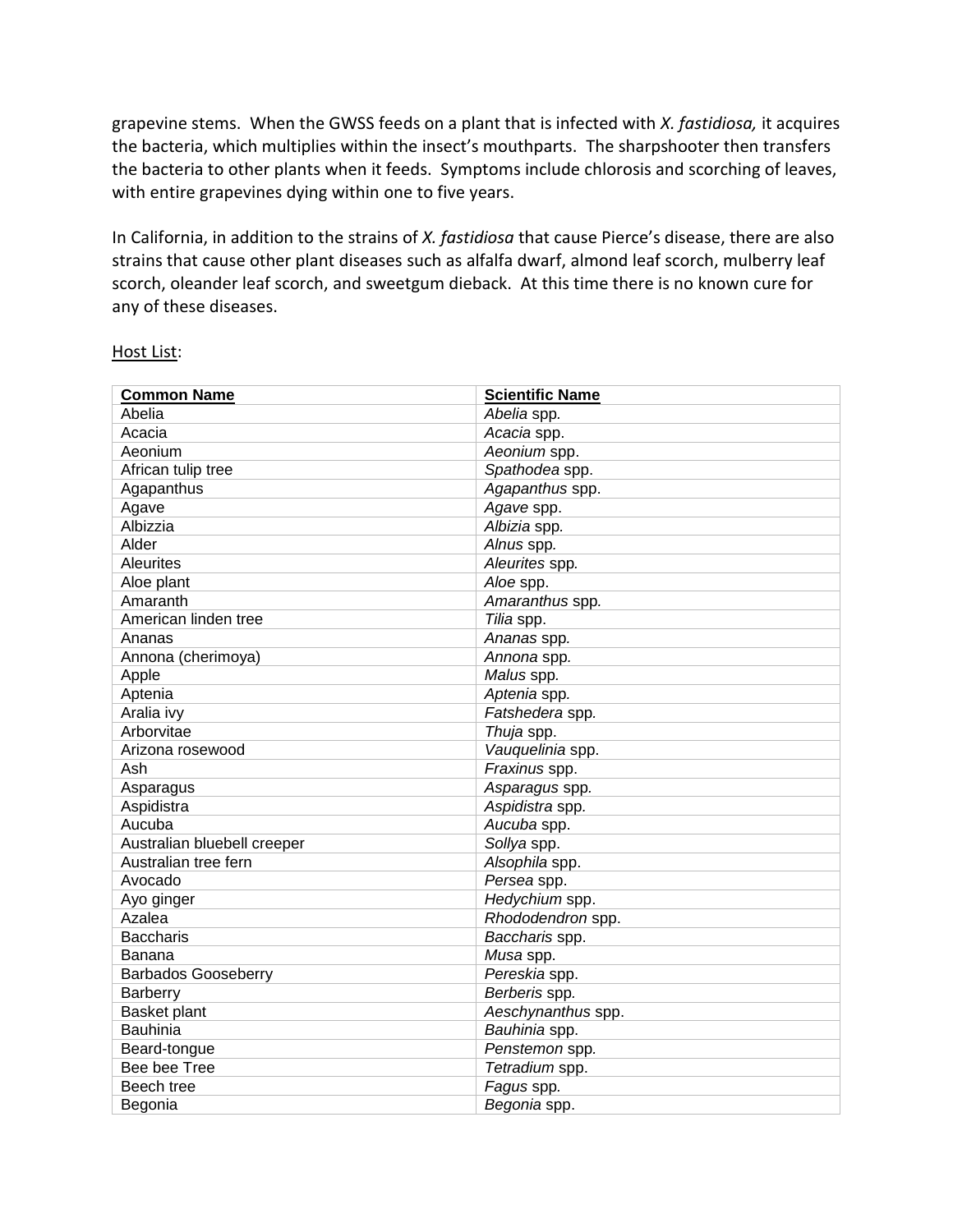| Bignonia                  | Bignonia spp.          |
|---------------------------|------------------------|
| <b>Birch</b>              | Betula spp.            |
| Bird-of-paradise          | Strelitzia spp.        |
| Blackberry                | Rubus spp.             |
| Blood-trumpet             | Distictus spp.         |
| Blue sky flower           | Thunbergia spp.        |
| Blueberry                 | Vaccinium spp.         |
| <b>Boneset</b>            | Eupatorium spp.        |
| Bottle tree               | Brachychiton spp.      |
| <b>Bottlebrush</b>        | Callistemon spp.       |
| Bougainvillea             | Bougainvillea spp.     |
| Box tree                  | Lophostemon spp.       |
| Boxleaf azara             | Azara spp.             |
| Boxwood                   | Buxus spp.             |
| Brazilian dutchman's pipe | Aristolochia spp.      |
| <b>Brunfelsia</b>         | Brunfelsia spp.        |
| <b>Buckthorn</b>          | Rhamnus spp.           |
| <b>Bugleweed</b>          | Ajuga spp.             |
| <b>Butterfly bush</b>     | Buddleja spp.          |
| Cactus                    | Opuntia spp.           |
| Caesalpinia               | Caesalpinia spp.       |
| Calla lily                | Zantedeschia spp.      |
| Camellia                  | Camellia spp.          |
| Canna                     | Canna spp.             |
| Cape chestnut             | Calodendrum spp.       |
| Cardboard sago            | Zamia spp.             |
| Carob                     | Ceratonia spp.         |
| Castanospermum            | Castanospermum spp.    |
| Castorbean                | Ricinus spp.           |
| Cat's claw                | Macfadenya spp.        |
| Catawba                   | Catalpa spp.           |
| Ceratostigma              | Ceratostigma spp.      |
| Cestrum                   | Cestrum spp.           |
| Champak                   | Michelia spp.          |
| Chaste tree               | Vitex spp.             |
| Chinaberry                | Melia spp.             |
| Chinese tallow            | Sapium (Triadica) spp. |
| Chinquapin                | Castanopsis spp.       |
| Chitalpa                  | Chitalpa spp.          |
| Chokecherry               | Aronia spp.            |
| Christmas cactus          | Schlumbergera spp.     |
| Chrysanthemum             | Chrysanthemum spp.     |
| Cinnamomum                | Cinnamomum spp.        |
| <b>Citrus</b>             | Citrus spp.            |
| Cleyera                   | Cleyera spp.           |
| Clytostoma                | Clytostoma spp.        |
| Cocculus                  | Cocculus spp.          |
| Cocklebur                 | Xanthium spp.          |
| Cocos                     | Cocos spp.             |
| Coffee                    | Coffea spp.            |
| Coleus                    | Coleus spp.            |
| Coneflower                | Rudbeckia spp.         |
|                           |                        |
| Coprosma                  | Coprosma spp.          |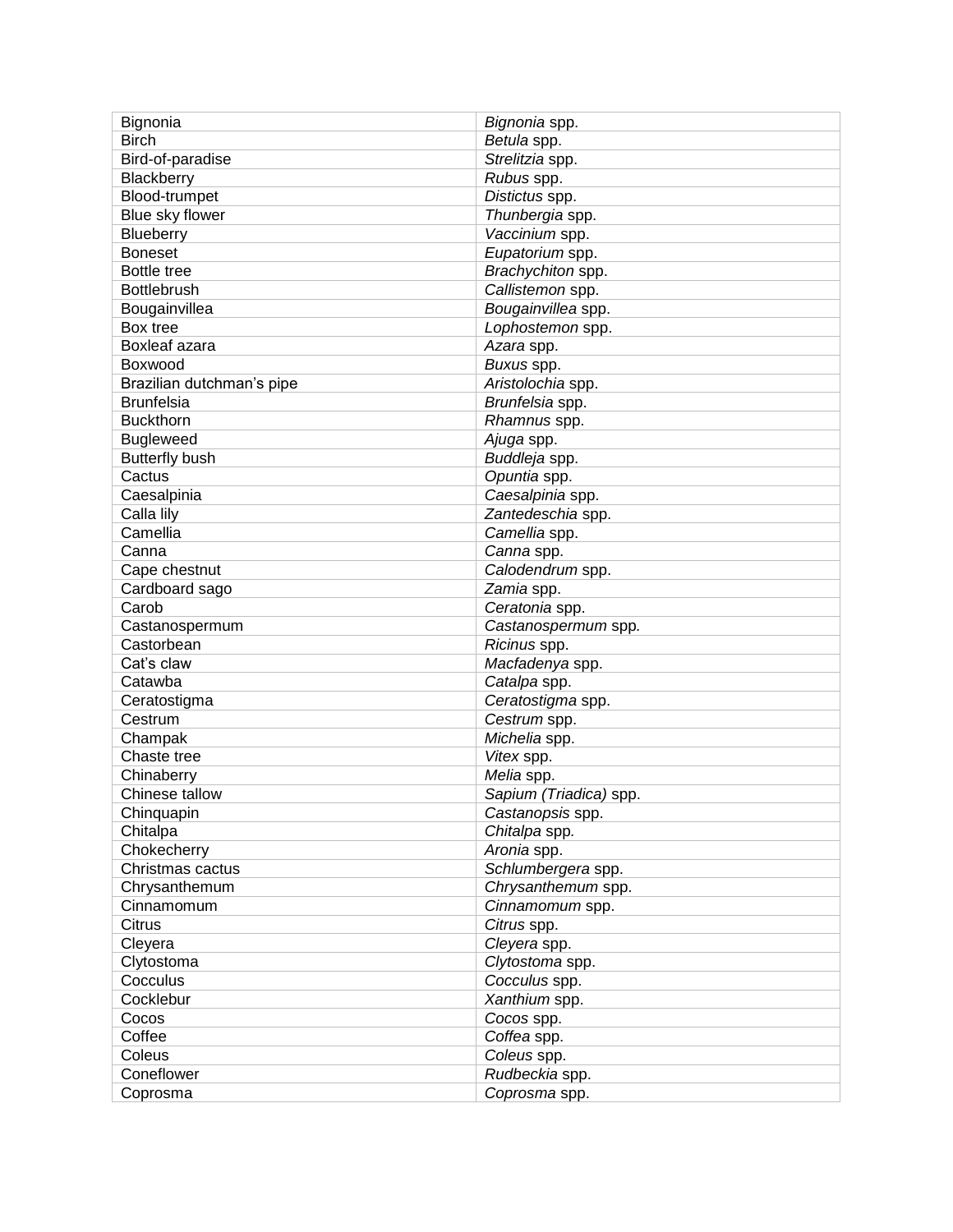| Coral tree                 | Erythrina spp.                    |
|----------------------------|-----------------------------------|
| Coreopsis                  | Coreopsis spp.                    |
| Cotoneaster                | Cotoneaster spp.                  |
| Cotton                     | Gossypium spp.                    |
| Cottonwood                 | Populus spp.                      |
| Cranesbill                 | Geranium spp.                     |
| Crape myrtle               | Lagerstroemia spp.                |
| Crassula                   | Crassula spp.                     |
| Cupaniopsis                | Cupaniopsis spp.                  |
| Cuphea                     | Cuphea spp.                       |
| Cycad                      | Cycas spp.                        |
| Date palm                  | Phoenix spp.                      |
| Daylily                    | Hemerocallis spp.                 |
| Deodar cedar               | Cedrus spp.                       |
| Desert willow              | Chilopsis spp.                    |
| Dianella                   | Dianella spp.                     |
| <b>Dianthus</b>            | Dianthus spp.                     |
| <b>Dietes</b>              | Dietes spp.                       |
| Dodonaea                   | Dodonaea spp.                     |
| Dogwood                    | Cornus spp.                       |
| Dracaena                   | Dracaena spp.                     |
|                            | Elaeagnus spp.                    |
| Elaeagnus                  |                                   |
| Elaeocarpus<br>Elderberry  | Elaeocarpus spp.<br>Sambucus spp. |
|                            |                                   |
| <b>Elephant Ear</b><br>Elm | Colocasia spp.<br>Ulmus spp.      |
| Ensete                     | Ensete spp.                       |
|                            | Eriobotrya spp.                   |
| Eriobotrya<br>Escallonia   | Escallonia spp.                   |
|                            | Eucalyptus spp.                   |
| Eucalyptus<br>Eugenia      | Eugenia spp.                      |
| Euonymus                   | Euonymus spp.                     |
| Euphorbia                  | Euphorbia spp.                    |
|                            |                                   |
| Euryops                    | Euryops spp.<br>Oenothera spp.    |
| Evening primrose           | Clematis spp.                     |
| Evergreen clematis         |                                   |
| Evergreen grape            | Rhoicissus spp.                   |
| Feijoa                     | Feijoa spp.                       |
| Fig                        | Ficus spp.                        |
| Firewheel tree             | Stenocarpus spp.                  |
| Fishtail                   | Caryota spp.                      |
| Five finger                | Pseudopanax spp.                  |
| Flax lily                  | Phormium spp.                     |
| Fleabane                   | Erigeron spp.                     |
| Floss-silk tree            | Chorisia spp.                     |
| Foxglove                   | Digitalis spp.                    |
| Fringe tree                | Chionanthus spp.                  |
| Frogfruit                  | Phyla spp.                        |
| Gardenia                   | Gardenia spp.                     |
| Gazania                    | Gazania spp.                      |
| Geijera                    | Geijera spp.                      |
| Giant turf lily            | Liriope spp.                      |
| Giant turf lily            | Lirope spp.                       |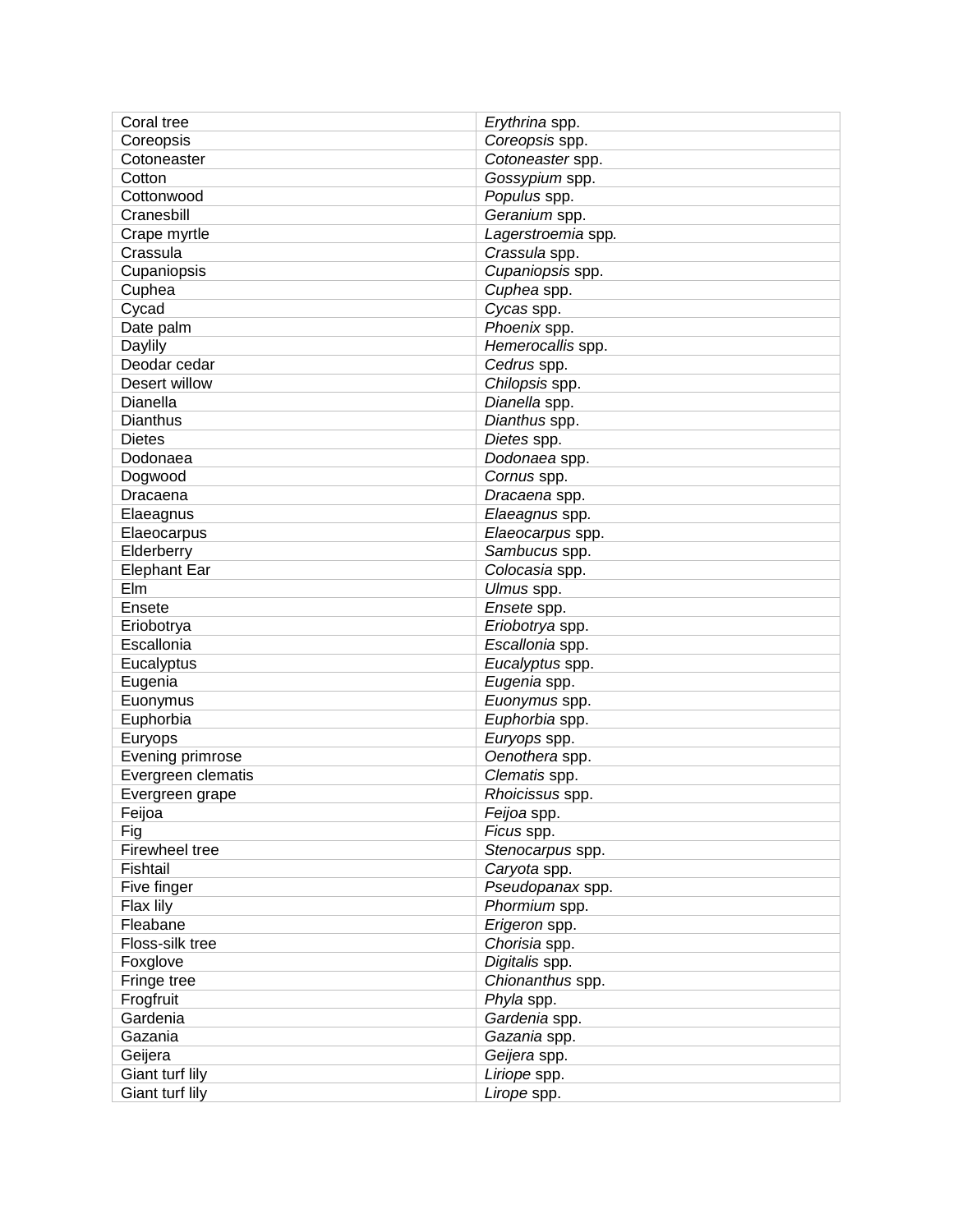| Ginger                  | Alpinia spp.      |
|-------------------------|-------------------|
| Ginko                   | Ginkgo spp.       |
| Gladiolus               | Gladiolus spp.    |
| Gold cup                | Solandra spp.     |
| Gold dust plant         | Aucuba spp.       |
| Golden dewdrop          | Duranta spp.      |
| Golden-bells            | Forsythia spp.    |
| Golden-rain tree        | Koelreuteria spp. |
| Goldenrod               | Solidago spp.     |
| Grape                   | Vitis spp.        |
| Grape ivy               | Cissus spp.       |
| Green ebony             | Jacaranda spp.    |
| Grewia                  | Grewia spp.       |
| Griselinia              | Griselinia spp.   |
| Guava                   | Psidium spp.      |
| <b>Guinea Gold Vine</b> | Hibbertia spp.    |
| Hardenbergia            | Hardenbergia spp. |
| Hebe                    | Hebe spp.         |
| <b>Hibiscus</b>         | Hibiscus spp.     |
| Holly                   | llex spp.         |
| Hollyhock               | Althaea spp.      |
| Honey locust            | Gleditsia spp.    |
| Honey myrtle            | Melaleuca spp.    |
| Honeysuckle             | Lonicera spp.     |
| Hornbeam                | Carpinus spp.     |
| Horsechestnut           | Aesculus spp.     |
| Hydrangea               | Hydrangea spp.    |
| Hymenosporum            | Hymenosporum spp. |
| Indian Rosewood         | Dalbergia spp.    |
| Indian snakeroot tree   | Rauvolfia spp.    |
| Itea                    | Itea spp.         |
| <b>Ivy</b>              | Hedera spp.       |
| Japanese aralia         | Aralia spp.       |
| Japanese fatsia         | Fatsia spp.       |
| Japanese Maple          | Acer spp.         |
| Japanese silvertree     | Neolitsea spp.    |
| Jasmine                 | Jasminum spp.     |
| Jimsonweed              | Datura spp.       |
| Jojoba                  | Simmondsia spp.   |
| Jujube                  | Ziziphus spp.     |
| Juniper                 | Juniperus spp.    |
| Kaffir lily             | Clivia spp.       |
| Kaffir plum             | Harpephyllum spp. |
| Kalanchoe               | Kalanchoe spp.    |
| Kangaroo Paw            | Anigozanthos spp. |
| Kumquat                 | Fortunella spp.   |
| Lady palm               | Rhapis spp.       |
| Lambsquarter            | Chenopodium spp.  |
| Laurel                  |                   |
| Leadwort                | Laurus spp.       |
|                         | Plumbago spp.     |
| Lemon verbena           | Aloysia spp.      |
| Leptospermum            | Leptospermum spp. |
| Lettuce                 | Lactuca spp.      |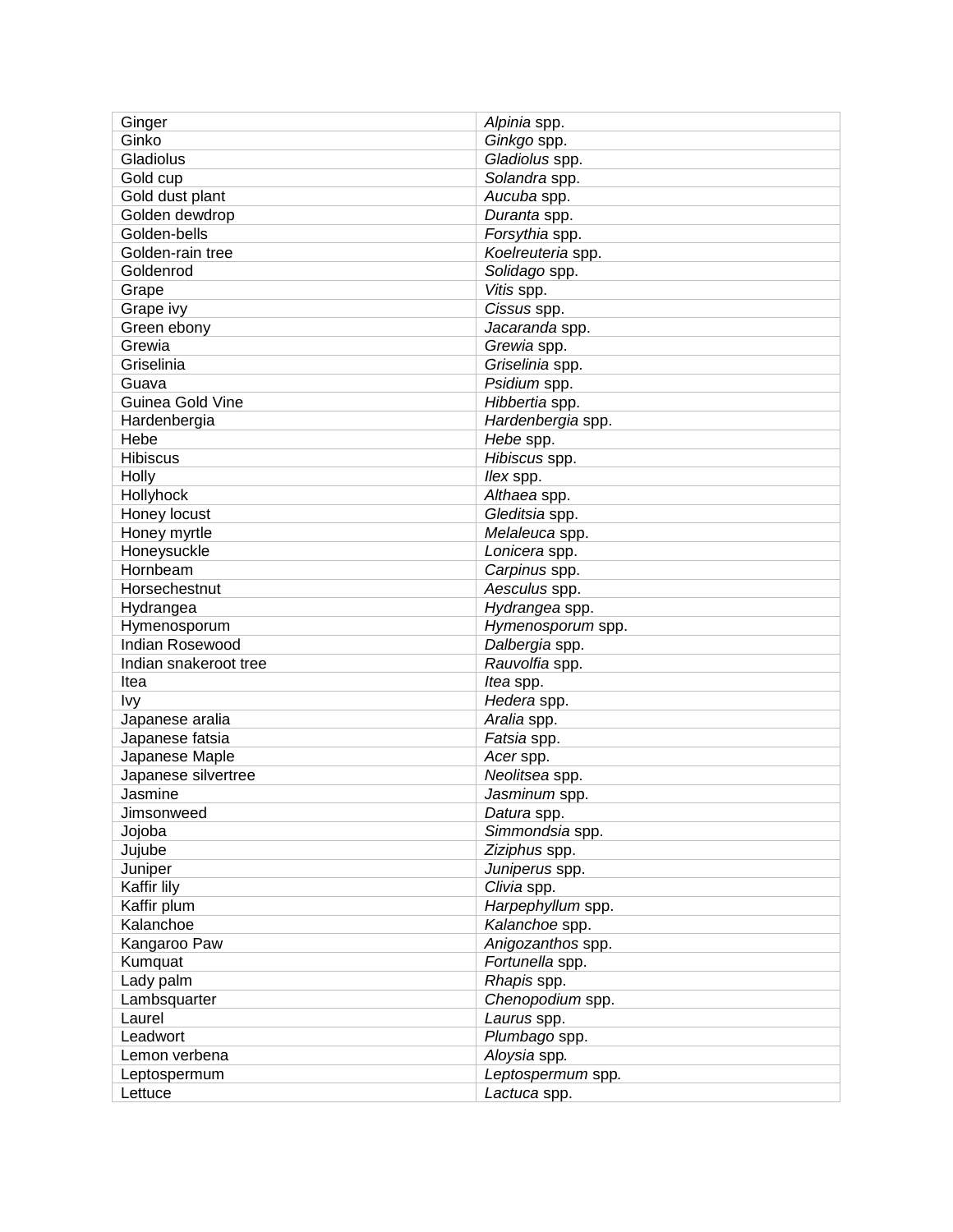| Leucodendron                 | Leucodendron spp.            |
|------------------------------|------------------------------|
| Lilac                        | Syringa spp.                 |
| Lionstail                    | Leonotis spp.                |
| Lippia                       | Lippia spp.                  |
| Liriope                      | Liriope spp.                 |
| Lithocarpus                  | Lithocarpus spp.             |
| Locust                       | Robinia spp.                 |
| Loropetalum                  | Loropetalum spp.             |
| Luma                         | Luma spp.                    |
| Lychee                       | Litchi spp.                  |
| Macadamia                    | Macadamia spp.               |
| Madagascar jasmine           | Stephanotis spp.             |
| Madagascar periwinkle        | Catharanthus spp.            |
| Magnolia                     | Magnolia spp.                |
| Majestic palm                | Ravenea spp.                 |
| Mallow                       | Malva spp.                   |
| Mandevilla                   | Mandevilla spp.              |
| Mango                        | Mangifera spp.               |
| Manzanita                    | Arctostaphylos spp.          |
| Marigold                     | Tagetes spp.                 |
| Markhamia                    | Markhamia spp.               |
| Matilija poppy               | Romneya spp.                 |
| Maytenus                     | Maytenus spp.                |
| Mesquite                     | Prosopis spp.                |
| Metrosideros                 | Metrosideros spp.            |
| Mexican bluebells            | Ruellia spp.                 |
| Mexican Palo Verde           | Parkinsonia spp.             |
| Milkweed                     | Asclepias spp.               |
| Milkwort                     | Polygala spp.                |
| Mock orange                  | Philadelphus spp.            |
| Monstera                     | Monstera spp.                |
| Moringa                      | Moringa spp                  |
| Morning glory                | Ipomoea spp.                 |
| Mother fern                  | Asplenium spp.               |
| Mountain ash                 | Sorbus spp.                  |
| Mountain mahogany            | Cercocarpus spp.             |
| Mulberry                     | Morus spp.                   |
| Myoporum                     | Myoporum spp.                |
| <b>Myrsine</b>               | Myrsine spp.                 |
| Myrtle                       | Myrtus spp.                  |
| Nandina                      | Nandina spp.                 |
| <b>Natal Plum</b>            | Carissa spp.                 |
| New Zealand laurel           | Corynocarpus spp.            |
| Oak                          | Quercus spp.                 |
| Oleander                     | Nerium spp.                  |
| Olive                        | Olea spp.                    |
|                              |                              |
| Orange Jessamine; curry leaf | Murraya spp.<br>Mahonia spp. |
| Oregon grape<br>Osmanthus    |                              |
|                              | Osmanthus spp.               |
| Osteospermum                 | Osteospermum spp.            |
| Palms                        | Chamaedorea spp.             |
| Palo Verde                   | Cercidium spp.               |
| Pandorea                     | Pandorea spp.                |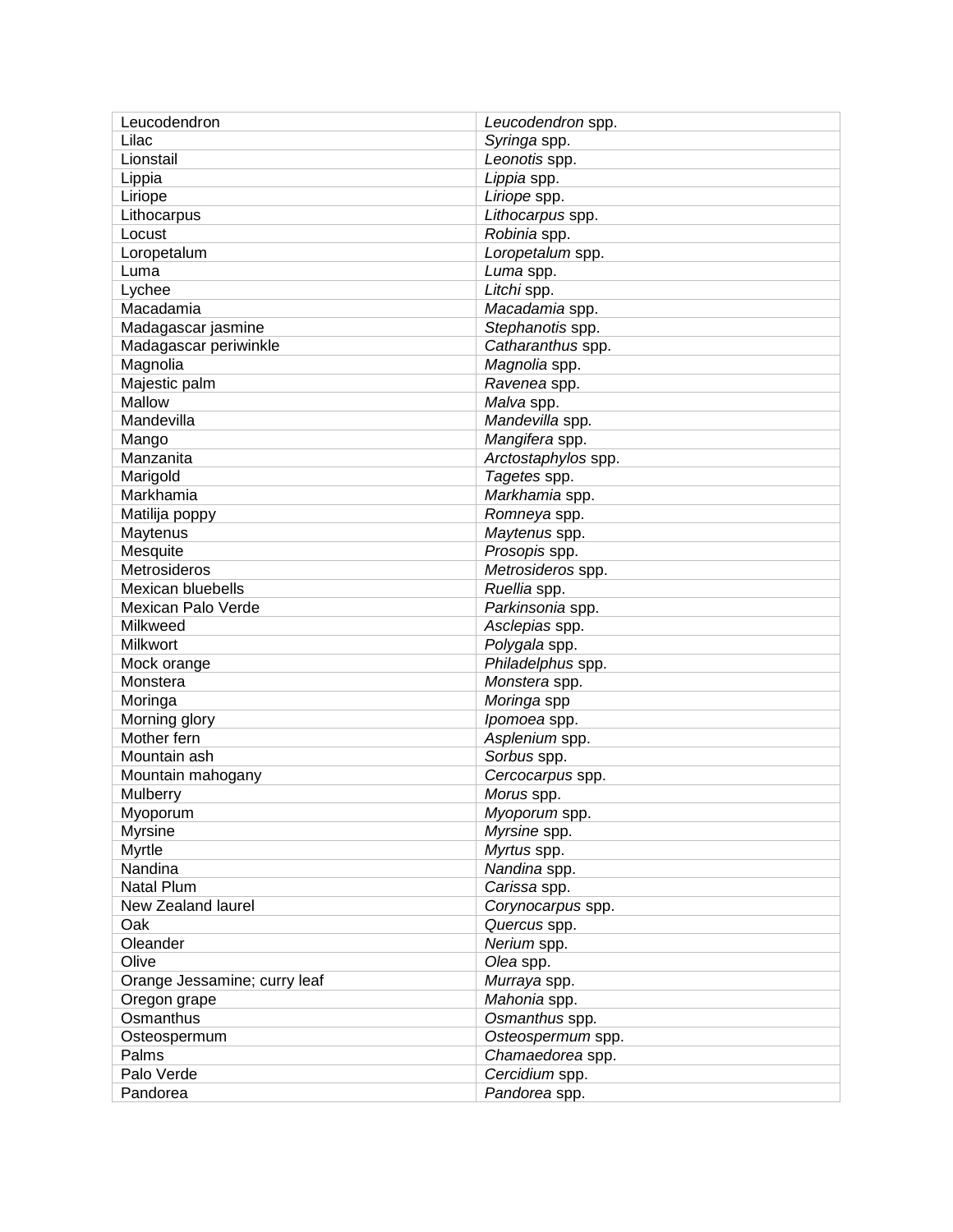| Papaya                             | Carica spp.               |
|------------------------------------|---------------------------|
| Passion fruit                      | Passiflora spp.           |
| Pear                               | Pyrus spp.                |
| Pelargonium                        | Pelargonium spp.          |
| Pepper plant                       | Piper spp.                |
| Pepper, chile                      | Capsicum spp.             |
| Periwinkle                         | Vinca spp.                |
| Persimmon                          | Diospyros spp.            |
| Peruvian lily                      | Alstroemeria spp.         |
| Philodendron                       | Philodendron spp.         |
| Phlox                              | Phlox spp.                |
| Photinia                           | Photinia spp.             |
| Pincushion                         | Leucospermum spp.         |
| Pine                               | Pinus spp.                |
| Pistachio                          | Pistacia spp.             |
| Pithecellobium                     | Pithecellobium spp.       |
| Pittosporum                        | Pittosporum spp.          |
| Plectranthus                       | Plectranthus spp.         |
| Podocarpus                         | Podocarpus spp.           |
| Pokeweed                           | Phytolacca spp.           |
| Polygonum                          | Polygonum spp.            |
| Pomegranate                        | Punica spp.               |
| Portulacaria                       | Portulacaria spp.         |
|                                    |                           |
| Powderpuff                         | Calliandra spp.           |
| Privet                             | Ligustrum spp.            |
| Protea                             | Protea spp.               |
| Prunus                             | Prunus spp.               |
| Pyracantha/Firethorn<br>Queen Palm | Pyracantha spp.           |
|                                    | Arecastrum (Syagrus) spp. |
| Quince                             | Cydonia spp.              |
| Ragweed                            | Ambrosia spp.             |
| Raphiolepis                        | Raphiolepis spp.          |
| Red emu bush                       | Eremophila spp.           |
| Redbud                             | Cercis spp.               |
| Redroot                            | Ceanothus spp.            |
| Rock rose                          | Cistus spp.               |
| Rose                               | Rosa spp.                 |
| Sage                               | Salvia spp.               |
| Sapium                             | Sapium spp.               |
| Sassafras                          | Sassafras spp.            |
| Sawleaf Zelkova                    | Zelkova spp.              |
| Scalebroom                         | Lepidospartum spp.        |
| <b>Schinus</b>                     | Schinus spp.              |
| Seaforthia                         | Archontophoenix spp.      |
| Senna                              | Cassia spp.               |
| Sentry palm                        | Howea spp.                |
| Serviceberry                       | Amelanchier spp.          |
| Shrub verbena                      | Lantana spp.              |
| Snapdragon                         | Antirrhinum spp.          |
| Solanum                            | Solanum spp.              |
| Sonchus                            | Sonchus spp.              |
| Sorghum                            | Sorghum spp.              |
| Speedwell                          | Veronica spp.             |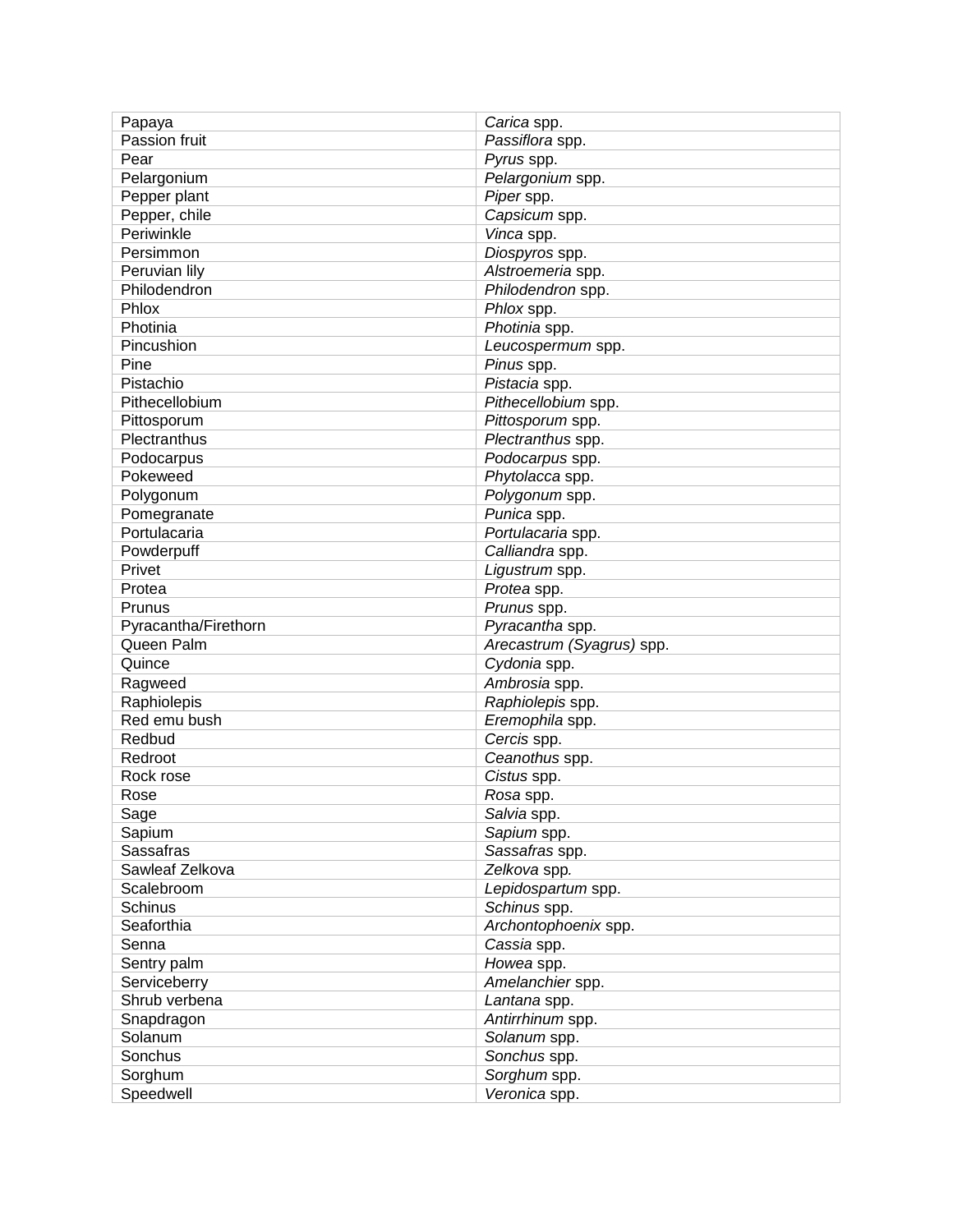| Spider flower           | Grevillea spp.       |
|-------------------------|----------------------|
| Spiderwort              | Tradescantia spp.    |
| Spurge                  | Pachysandra spp.     |
| St. Bernard's lily      | Chlorophytum spp.    |
| St. John's-wort         | Hypericum spp.       |
| Staghorn fern           | Platycerium spp.     |
| <b>Statice</b>          | Limonium spp.        |
| Strawberry tree         | Arbutus spp.         |
| Sumac                   | Rhus spp.            |
| Sun king sophora        | Sophora spp.         |
| Sunflower               | Helianthus spp.      |
| Sweet box               | Sarcococca spp.      |
| Sweet gum               | Liquidambar spp.     |
| Sword fern              | Nephrolepis spp.     |
| Sycamore                | Platanus spp.        |
| Syzygium                | Syzygium spp.        |
| Tecomaria               | Tecomaria spp.       |
| Ternstroemia            | Ternstroemia spp.    |
| <b>Texas Ranger</b>     | Leucophyllum spp.    |
| Thornless hawthorn      | Crataegus spp.       |
| Threadleaf aralia       | Aralia spp.          |
| Τi                      | Cordyline spp.       |
| <b>Tipu Tree</b>        | Tipuana spp.         |
| Toyon                   | Heteromeles spp.     |
| Trachelospermum         | Trachelospermum spp. |
| Transvaal daisy         | Gerbera spp.         |
| Tree fern               | Dicksonia spp.       |
| Tree tobacco            | Nicotiana spp.       |
| Tristania               | Tristania spp.       |
| Trumpet creeper         | Campsis spp.         |
| <b>Trumpet tree</b>     | Tabebuia spp.        |
| Tulbaghia               | Tulbaghia spp.       |
| Tulip tree              | Liriodendron spp.    |
| Tupelo                  | Nyssa spp.           |
| Tupidanthus             | Tupidanthus spp.     |
| Umbrella catchbird tree | Pisonia spp.         |
| Umbrella tree           | Schefflera spp.      |
| Umbrella wort           | Mirabilis spp.       |
| Viburnum                | Viburnum spp.        |
| Vigna                   | Vigna spp.           |
| Violet                  | Viola spp.           |
| Walnut                  | Juglans spp.         |
| Washington palm         | Washingtonia spp.    |
|                         |                      |
| Water gum               | Tristaniopsis spp.   |
| White sapote            | Casimiroa spp.       |
| Wild bergamot           | Monarda spp.         |
| Willow                  | Salix spp.           |
| Willow myrtle           | Agonis spp.          |
| Wind palm               | Trachycarpus spp.    |
| Wisteria                | Wisteria spp.        |
| Wollemia                | Wollemia spp.        |
| Woodbine                | Parthenocissus spp.  |
| Xylosma                 | Xylosma spp.         |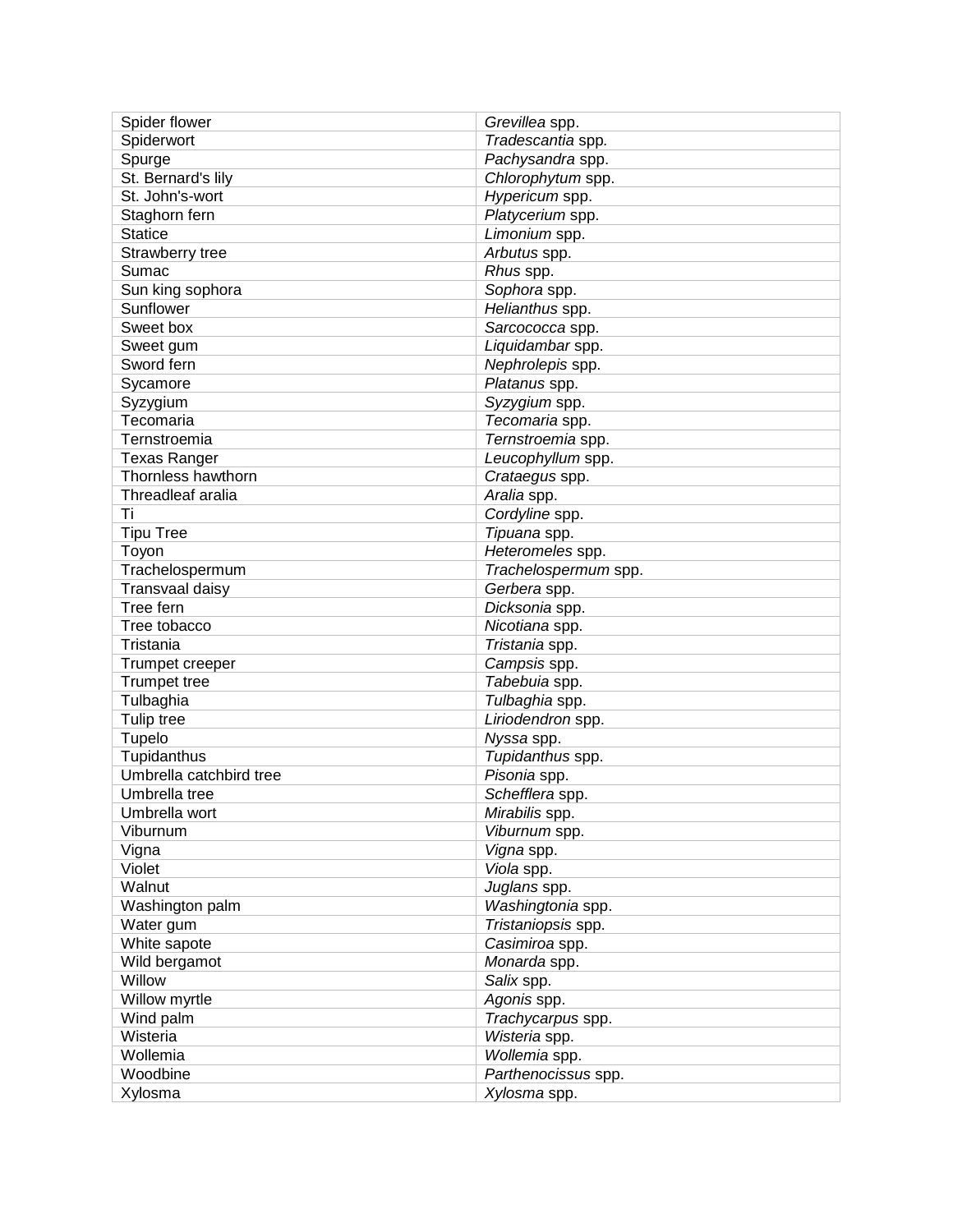| Yellow jessamine | Gelsemium spp. |
|------------------|----------------|
| Yellowbells      | Tecoma spp.    |
| Yucca            | Yucca spp.     |
| Zea              | Zea spp.       |
| Zinnia           | Zinnia spp.    |